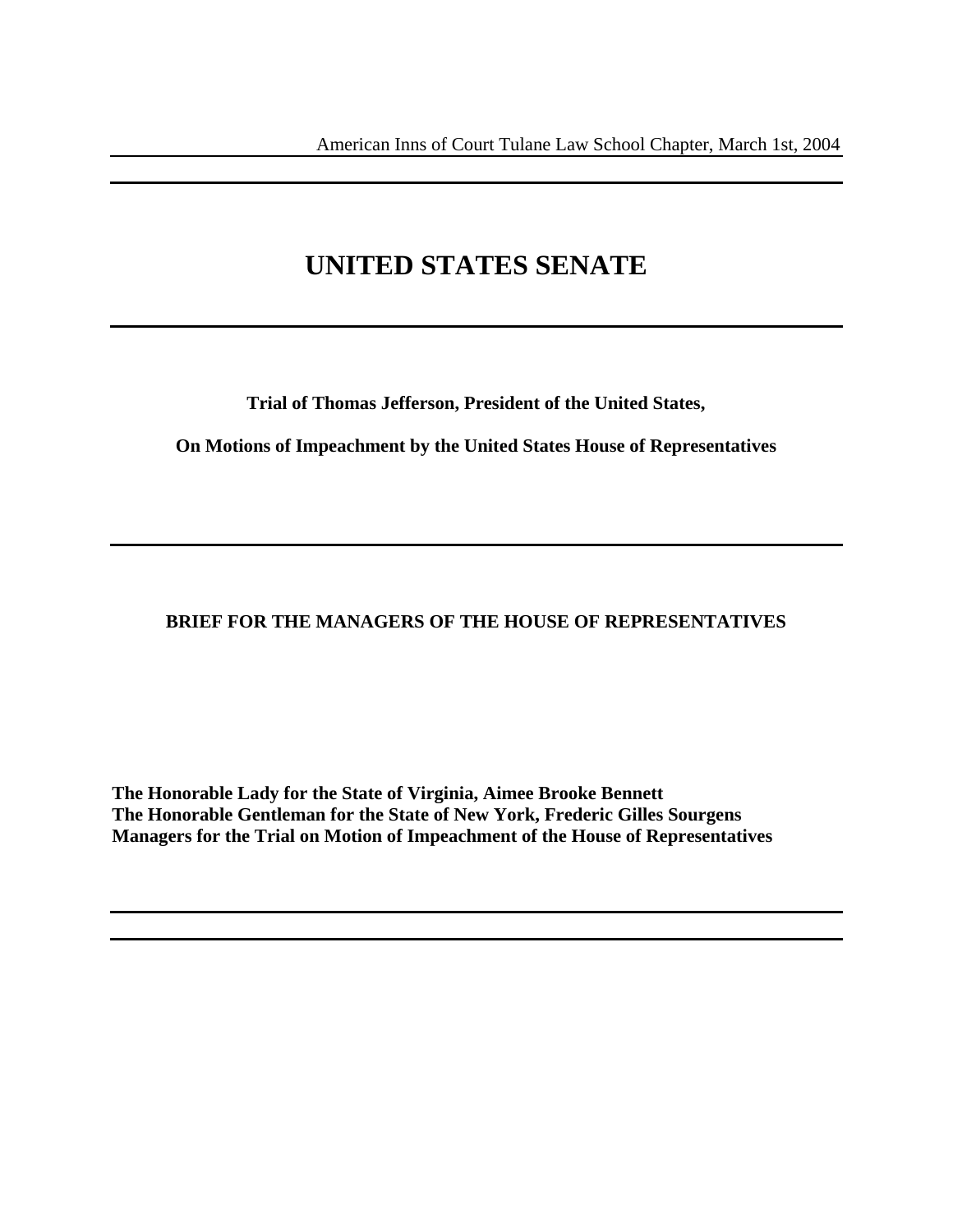### **Articles of Impeachment**

Resolution Impeaching Thomas Jefferson, President of the United States, for high crimes and misdemeanors.

Resolved, that Thomas Jefferson, President of the United States, is impeached for high crimes and misdemeanors, and that the following articles of impeachment be exhibited to the United States Senate:

Articles of impeachment exhibited by the House of Representatives of the United States of America in the name of itself and of the people of the United States of America, against Thomas Jefferson, President of the United States of America, in maintenance of support of its impeachment against him for high crimes and misdemeanors.

#### **Article I: Admission of new state = dereliction**

Thomas Jefferson, President of the United States, admitted to the Union a new state unconstitutionally and in dereliction of his duties as President of the United States of America.

(1) Basis for responsibility -- Thomas Jefferson, President of the United States, in his conduct while President of the United States of America violated his constitutional oath to faithfully execute the office of President of the United States and, to the best of his ability, preserve, protect, and defend the Constitution of the United States and violated his constitutional duty to take care that the laws of this Union be faithfully executed.

(2) Action towards Impeachment -- On the 30th day of April in the year of our Lord 1803 at Washington in the District of Columbia, Thomas Jefferson, President of the United States, in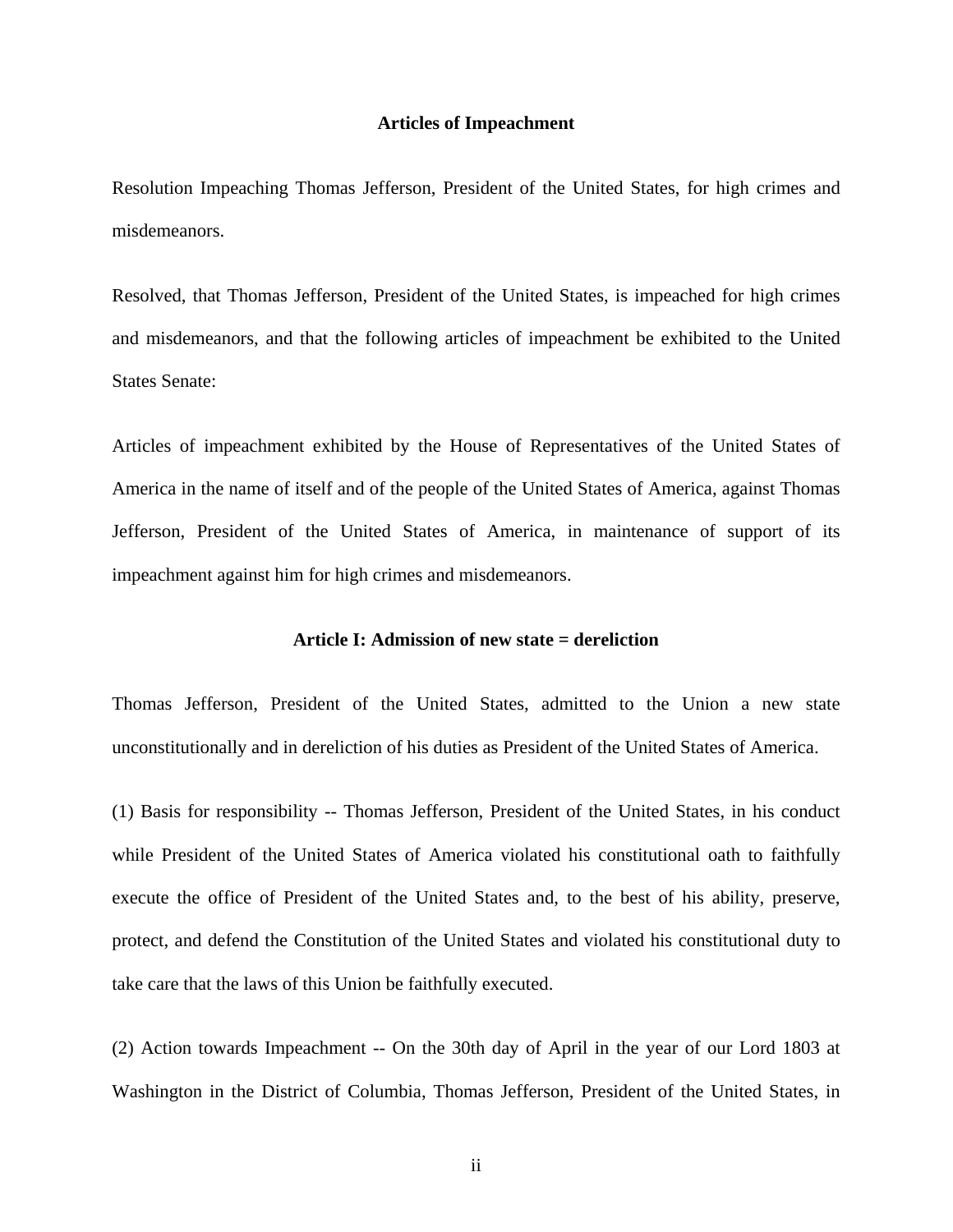knowing breach of his oath of office, Article, II Section 2 of the Constitution of the United States, and Article IV, Section 3 of the Constitution of the United States, signed on behalf of the United States and as President of the Union, a Treaty between the United States of America and France concerning the Purchase of the Louisiana Territory conferring the promise of statehood on the Province of Orleans.

On April 30th, Thomas Jefferson, President of the United States, affixed his signature to the Louisiana Purchase Treaty between the United States and France, Article III of which provides that all citizens of those territories shall become citizens of the United States and that the territories are accepted into statehood. .

(3) Basis for Claim – Article III of this Louisiana Purchase Treaty is in breach of Article IV, Section 3 of the Constitution of the United States, which explicitly removes the territorial recognition of statehood entirely from the Presidential Treaty Power as defined in Article II Section 2 of the Constitution. Thomas Jefferson knew of the violation of the Constitution as exhibited in his letter of August 12th, 1803 to one John Breckenridge and persevered on his course recommending the Louisiana Purchase Treaty for Senate consent.

In so doing, Thomas Jefferson committed high misdemeanors against the United States, putting his Person before the Office of the Presidency of the United States of America and its constitutional mandate, knowingly betraying his oath of office and, raising the specter of lawlessness and disrepute over his office.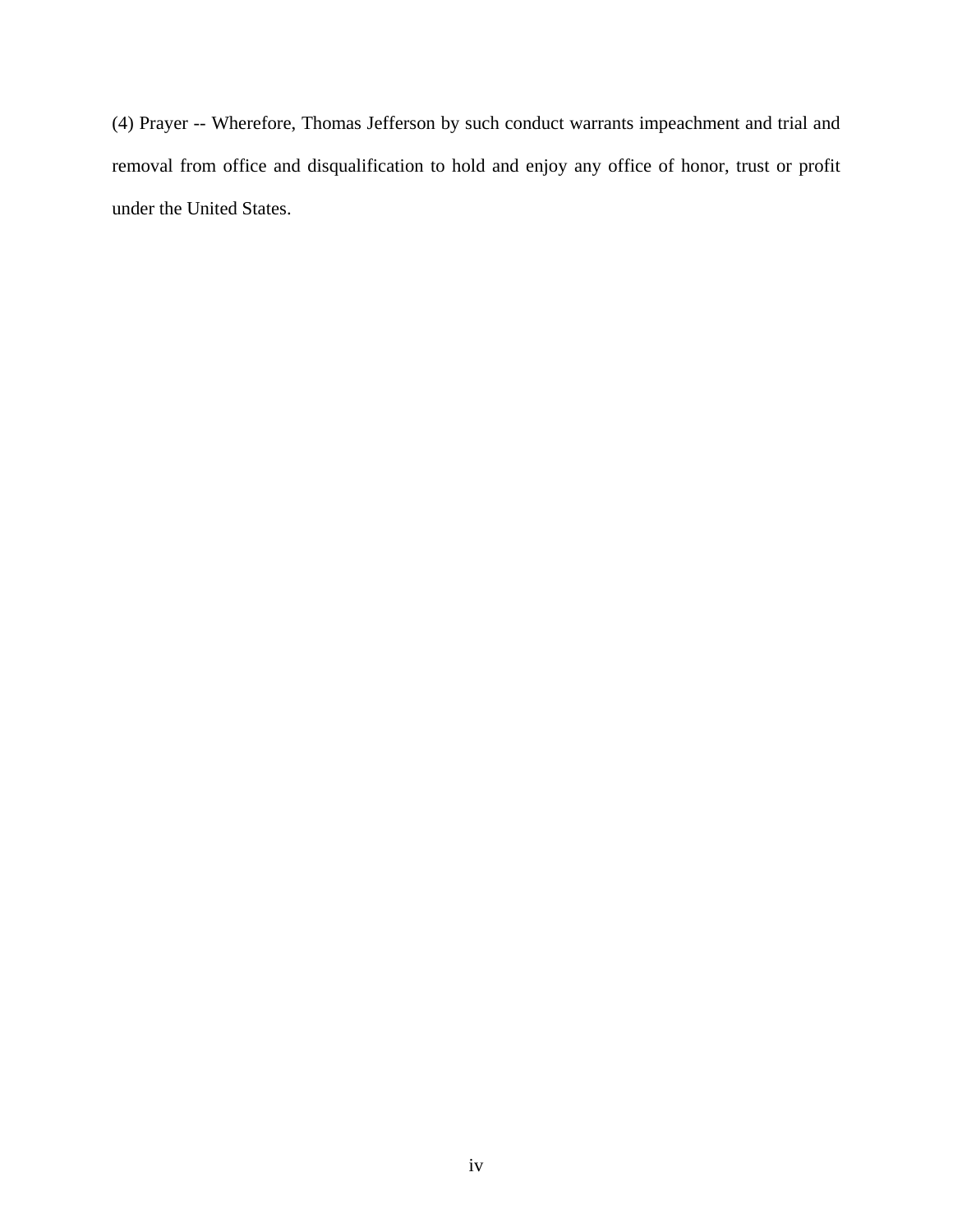#### **Article II**

Thomas Jefferson willfully annexed to the Union new territory in breach of the Constitution of the United States by purchase and stands in dereliction of his duties as President of the United States.

(1) Basis for responsibility -- Thomas Jefferson, in his conduct while President of the United States of America violated his constitutional oath to faithfully execute the office of President of the United States and, to the best of his ability, preserve, protect, and defend the Constitution of the United States and violated his constitutional duty to take care that the laws of this Union be faithfully executed.

(2) Action towards Impeachment -- On the 30th day of April in the year of our Lord 1803 at Washington in the District of Columbia, Thomas Jefferson, in knowing breach of his oath of office did, in breach of Articles II Section 2 of the Constitution of the United States, sign on behalf of the United States and as President of the Union, a Treaty between the United States of America and France concerning the Purchase of the Louisiana Territory acquiring the Territory of Louisiana by purchase from the French Republic in excess of his presidential powers as enumerated under Article II of the Constitution of the United States.

On April 30th, Thomas Jefferson, President of the United States, affixed his signature to the Louisiana Purchase Treaty between the United States and France, Article I of which provides that the cessation of new territory from France to the United States not under its full and sovereign control.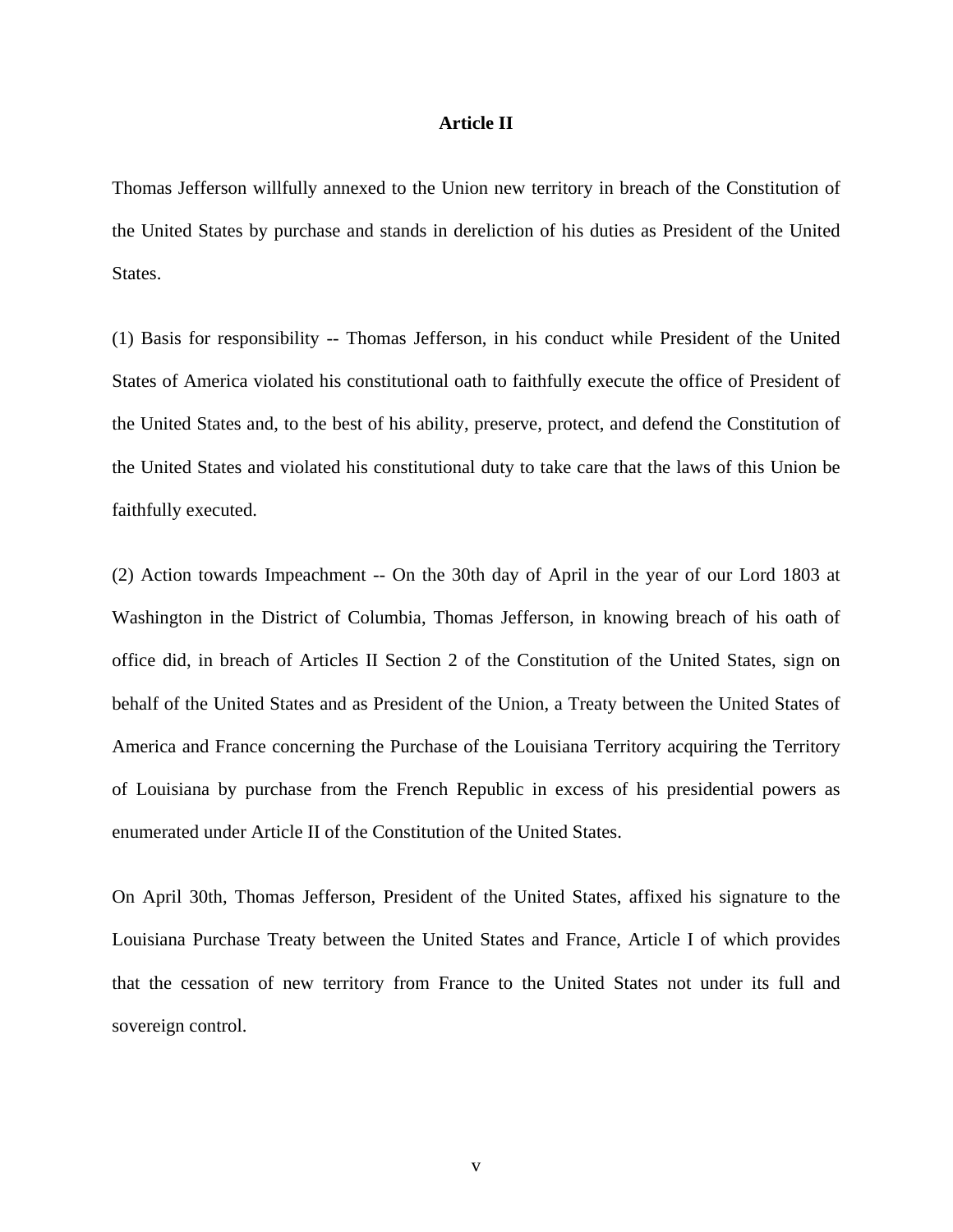(3) Basis for Claim – Article I of this Louisiana Purchase Treaty is in breach of Article II, Section 2 of the Constitution of the United States, which was drafted to govern the existing citizens of the United States and not to enlarge it further beyond its boundaries as established in 1791. Thomas Jefferson knew of the violation of the Constitution as exhibited in his letter of August 12th, 1803 to one John Breckenridge and persevered on his course recommending the Louisiana Purchase Treaty for Senate consent.

In so doing, Thomas Jefferson committed high misdemeanors against the United States, putting his Person before the Office of the Presidency of the United States of American and its constitutional mandate, knowingly betraying his oath of office, and raising the specter of lawlessness and disrepute over his office.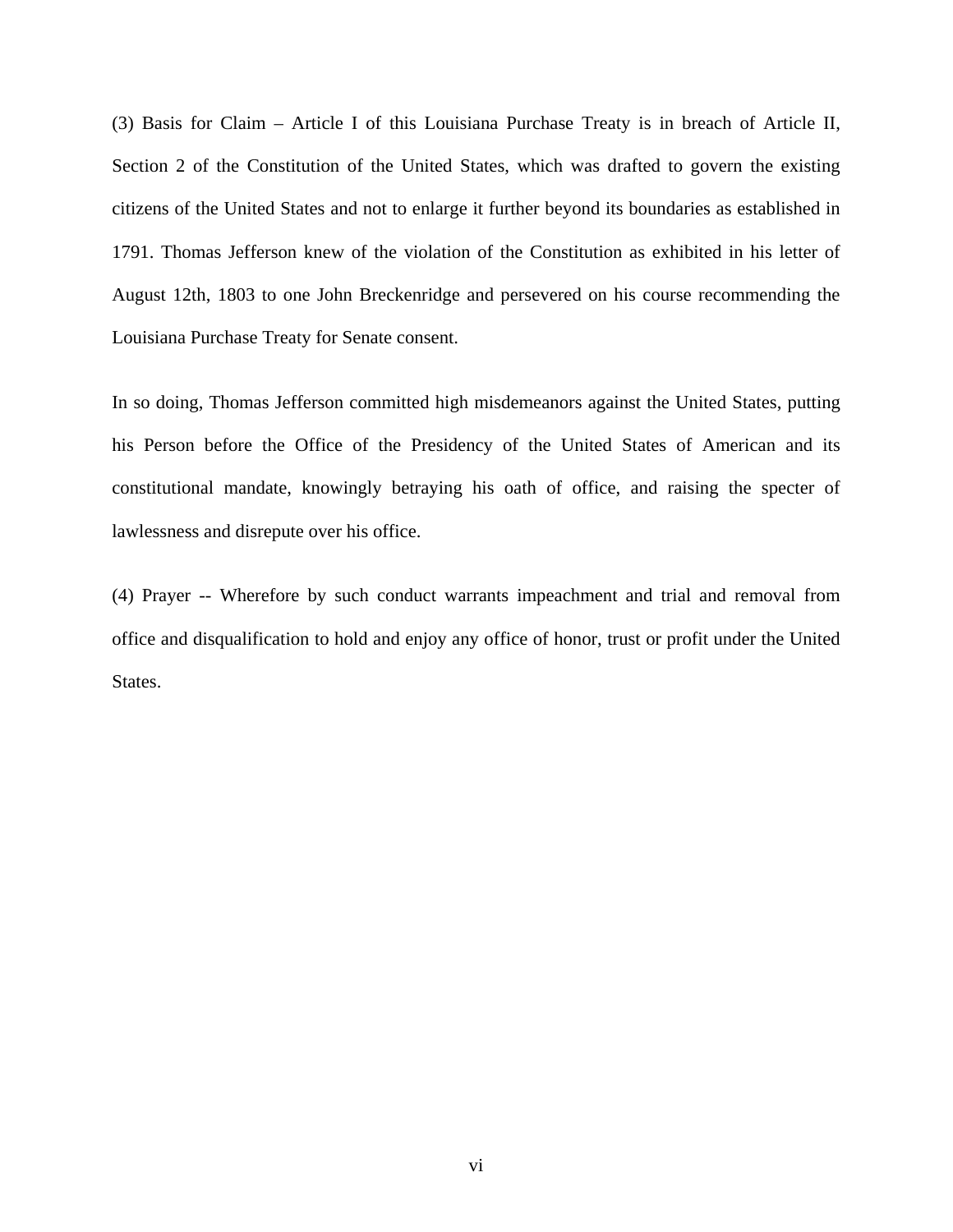#### **Article III**

Thomas Jefferson willfully gave preferential treatment to the future state of Louisiana in matters of trading and trade duties in open breach of the Constitution of the United States

(1) Basis for responsibility -- Thomas Jefferson, in his conduct while President of the United States of America violated his constitutional oath to faithfully execute the office of President of the United States and, to the best of his ability, preserve, protect, and defend the Constitution of the United States and violated his constitutional duty to take care that the laws of this Union be faithfully executed.

(2) Action towards Impeachment -- On the 30th day of April in the year of our Lord 1803 at Washington in the District of Columbia, Thomas Jefferson, in knowing breach of his oath of office and Article II, Section 9 of the Constitution of the United States, signed on behalf of the United States and as President of the Union a Treaty between the United States of America and France concerning the Purchase of the Louisiana Territory acquiring the Territory of Louisiana by purchase from the French Republic in excess of his presidential powers as enumerated under Article II of the Constitution of the United States

On April 30th, Thomas Jefferson affixed his signature to a the Louisiana Purchase Treaty between the United States and France, Article VII of which provides that French and Spanish ships loaded with their own goods were to be exempted from tariff and duties laid upon foreign vessels in the ports of New Orleans and other ports in the territory. The United States currently imposes high tariffs and duties on foreign goods throughout the Union.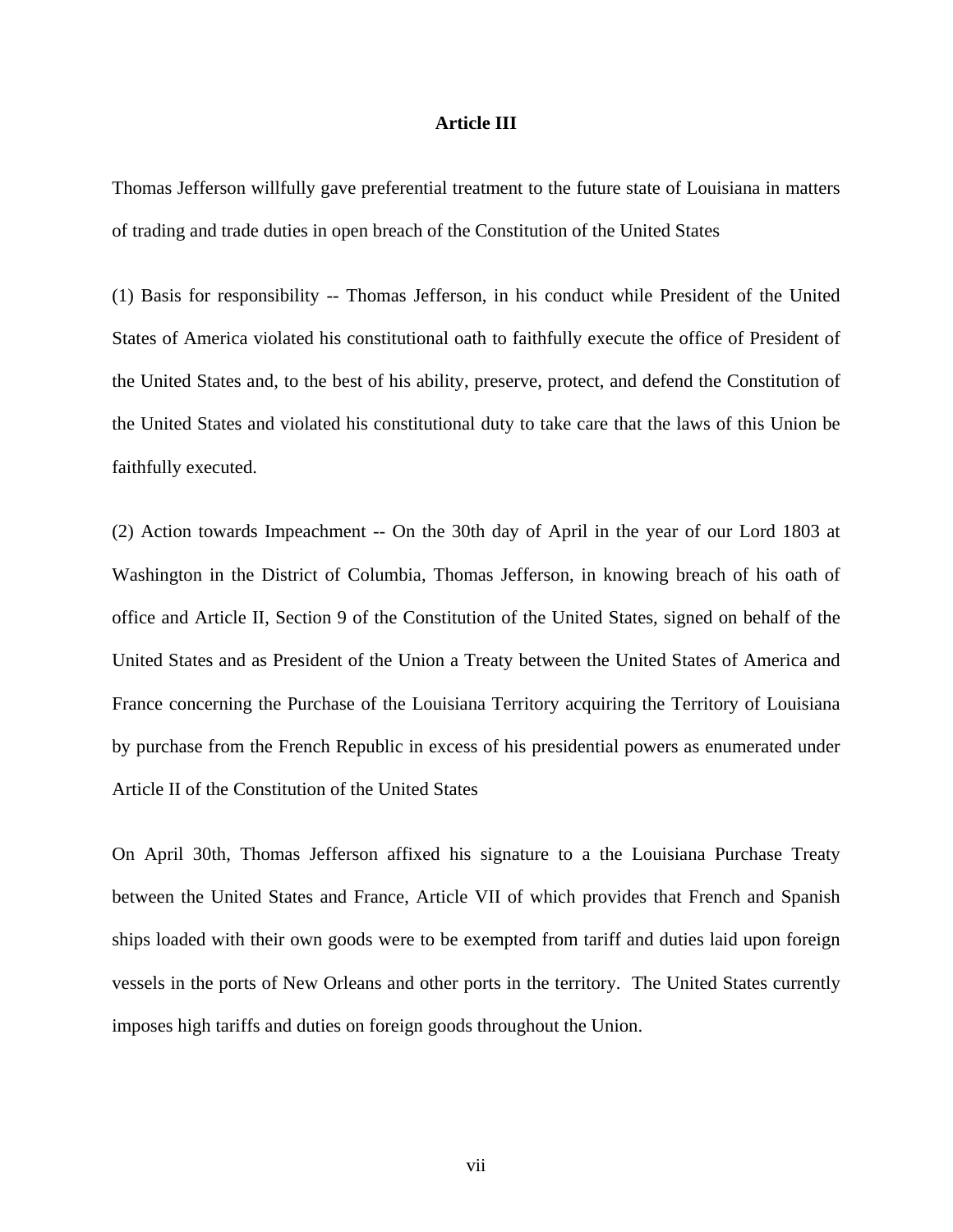(3) Basis for claim -- Article VII of this Louisiana Purchase Treaty is in breach of Article I, Section 9 of the Constitution of the United States, which was drafted to establish a uniform standard of federal governance to all states of the Union. It explicitly forbids preferential treatment given to any state in the Union. Exempting the future state of Louisiana from such duties and tariffs provides it with preferential treatment from the federal government.

In so doing, Thomas Jefferson committed high misdemeanors against the United States, knowingly violating the principles of federalism, knowingly betraying his oath of office, and bringing grave harm to the several current states of the Union and disrepute over his office.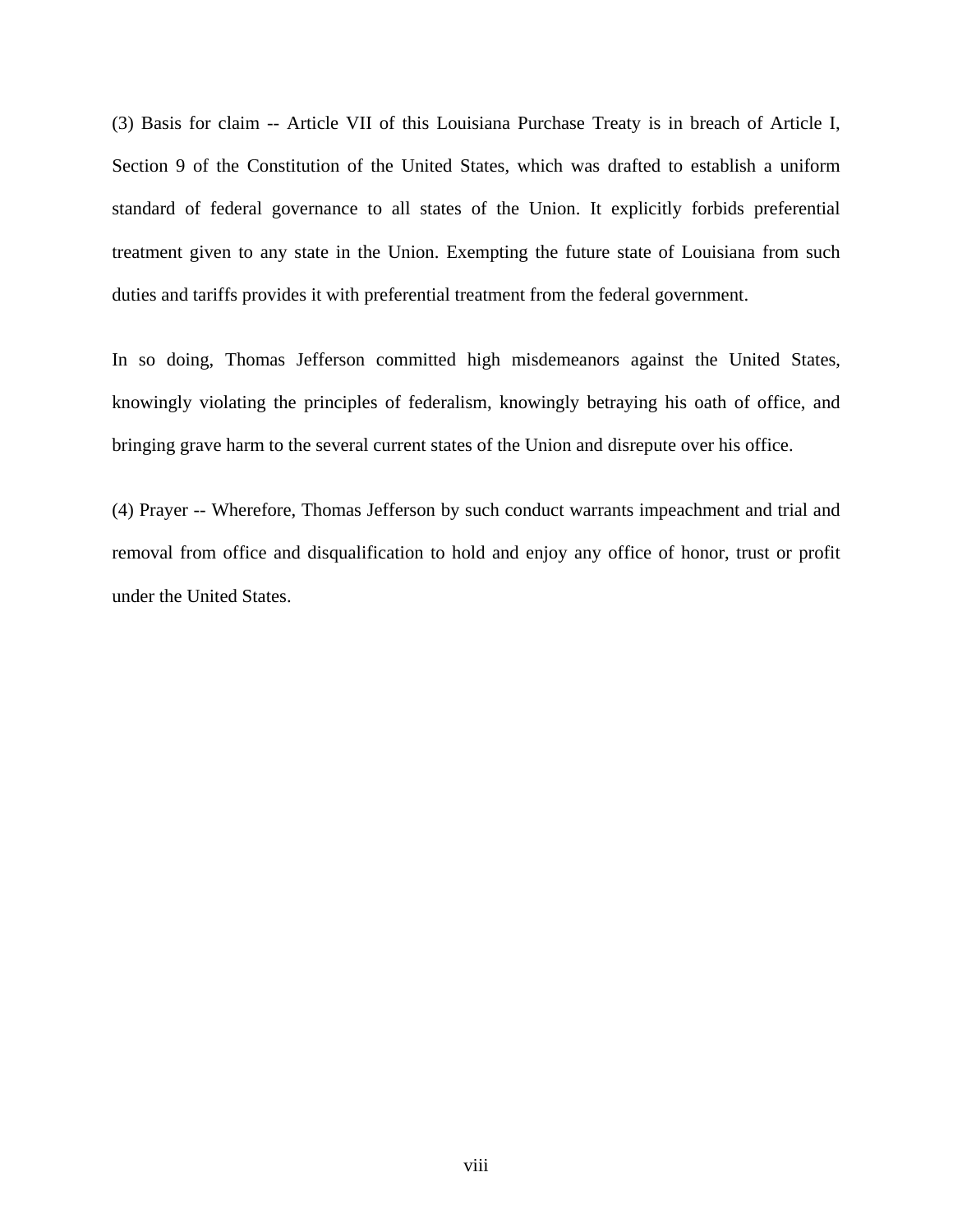#### **Article IV**

Thomas Jefferson willfully upset the uniformity of duties throughout the Union in open breach of the Constitution of the United States.

(1) Basis for responsibility -- Thomas Jefferson, in his conduct while President of the United States of America violated his constitutional oath to faithfully execute the office of President of the United States and, to the best of his ability, preserve, protect, and defend the Constitution of the United States and violated his constitutional duty to take care that the laws of this Union be faithfully executed.

(2) Action towards Impeachment -- On the 30th day of April in the year of our Lord 1803 at Washington in the District of Columbia, Thomas Jefferson in knowing breach of his oath of office and Article I, Section 8 of the Constitution of the United States, signed on behalf of the United States and as President of the Union a Treaty between the United States of America and France concerning the Purchase of the Louisiana Territory acquiring the Territory of Louisiana by purchase from the French Republic in excess of his presidential powers as enumerated under Article II of the Constitution of the United States.

On April 30th, Thomas Jefferson affixed his signature to the Louisiana Purchase Treaty between the United States and France, Article VII of which provides that French and Spanish ships loaded with their own goods were to be exempted from tariff and duties laid upon foreign vessels in the ports of New Orleans and other ports in the territory. The United States currently imposes high tariffs and duties on foreign goods throughout the Union.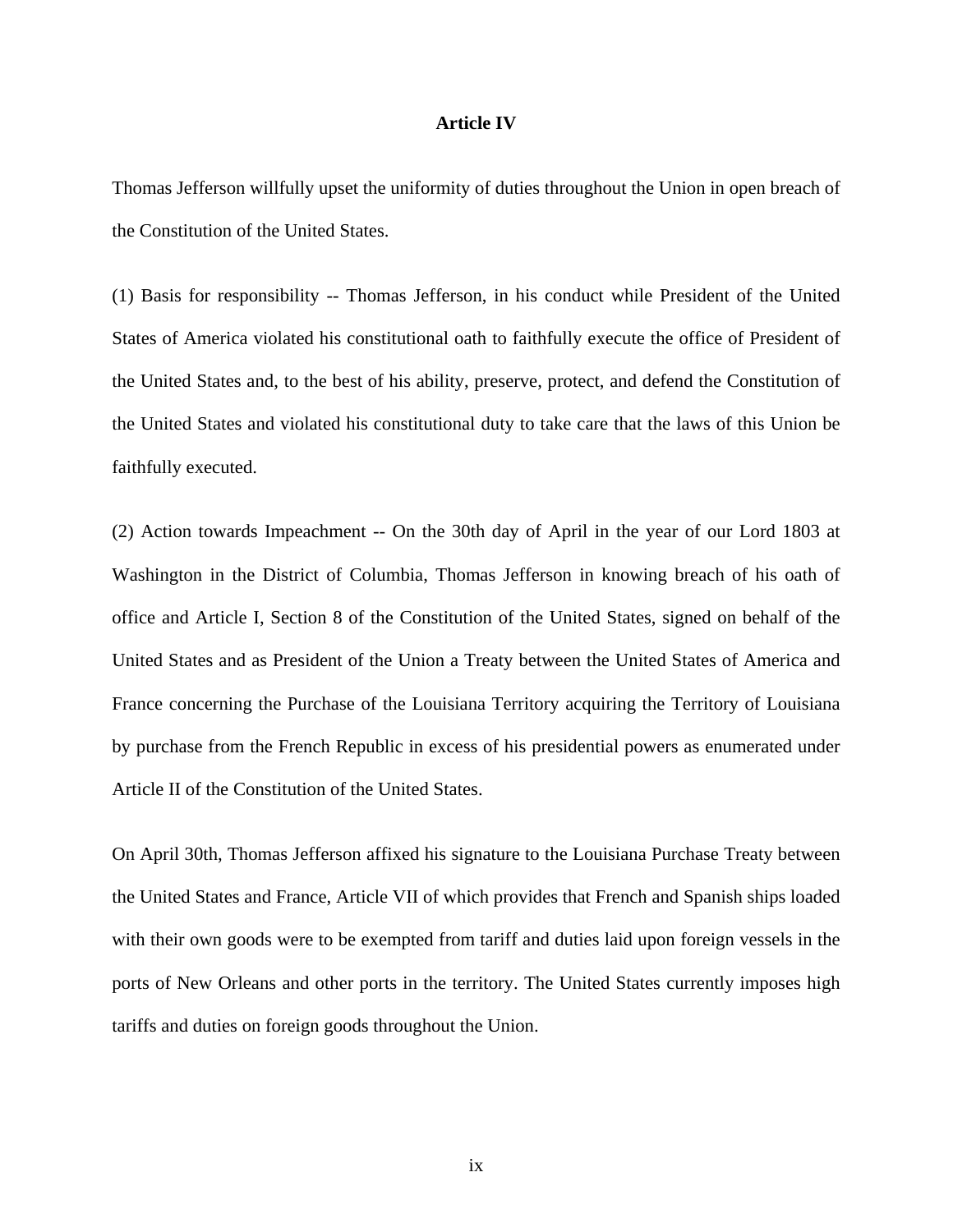(3) Basis for Claim -- Article VII of this Louisiana Purchase Treaty is in breach of Article I, Section 8 of the Constitution of the United States, which was drafted to establish a uniform standard of federal governance to all states of the Union. It explicitly forbids unequal duties throughout the Union. The Territory of Louisiana is part of the United States and must charge duties in accordance with its federal law.

In so doing, Thomas Jefferson committed high misdemeanors against the United States, knowingly violating the principles of federalism, knowingly betraying his oath of office, and bringing grave harm to the several current states of the Union and disrepute over his office.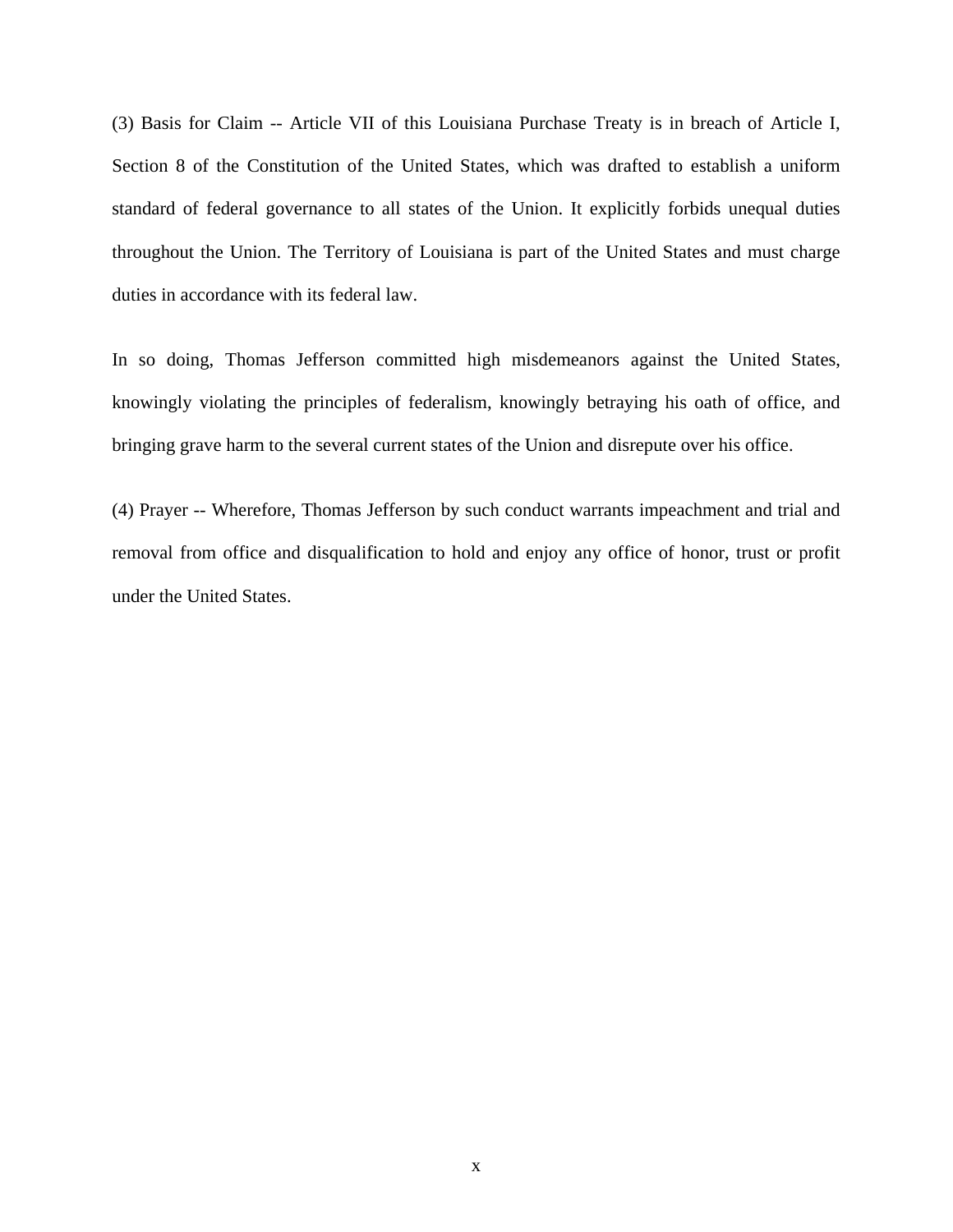#### **Article V**

Thomas Jefferson willfully assumed personal legislative, executive and judicial control over the new territory in open breach of the Constitution of the United States and its principle of the Separation of Powers.

(1) Basis for responsibility – Thomas Jefferson in his conduct while President of the United States of America violated his constitutional oath to faithfully execute the office of President of the United States and, to the best of his ability, preserve, protect, and defend the Constitution of the United States and violated his constitutional duty to take care that the law of this Union be faithfully executed.

(2) Action towards Impeachment – On 31st day of October in the year of our Lord 1803 at Washington in the District of Columbia, Thomas Jefferson, in knowing breach of his oath of office and the principle of separation of powers of the Constitution of the United States requested of the Congress to grant him plenipotentiary emergency powers over the new Territory. These powers included the ability to implement the Louisiana Purchase by giving him plenipotentiary powers of appointing the government, legislative, executive and judicial of the new territory, to serve on his behalf and at his pleasure.

(3) Basis for Claim -- The United States knows no greater evil than the tyranny of one man holding the powers to make, adjudge and execute the laws as if he were King. Thomas Jefferson's request for legislation is in breach the Constitution of the United States as a whole. It indicates the high disregard which Thomas Jefferson holds for the Constitution of the United States and its esteemed foundation in republican principles.

xi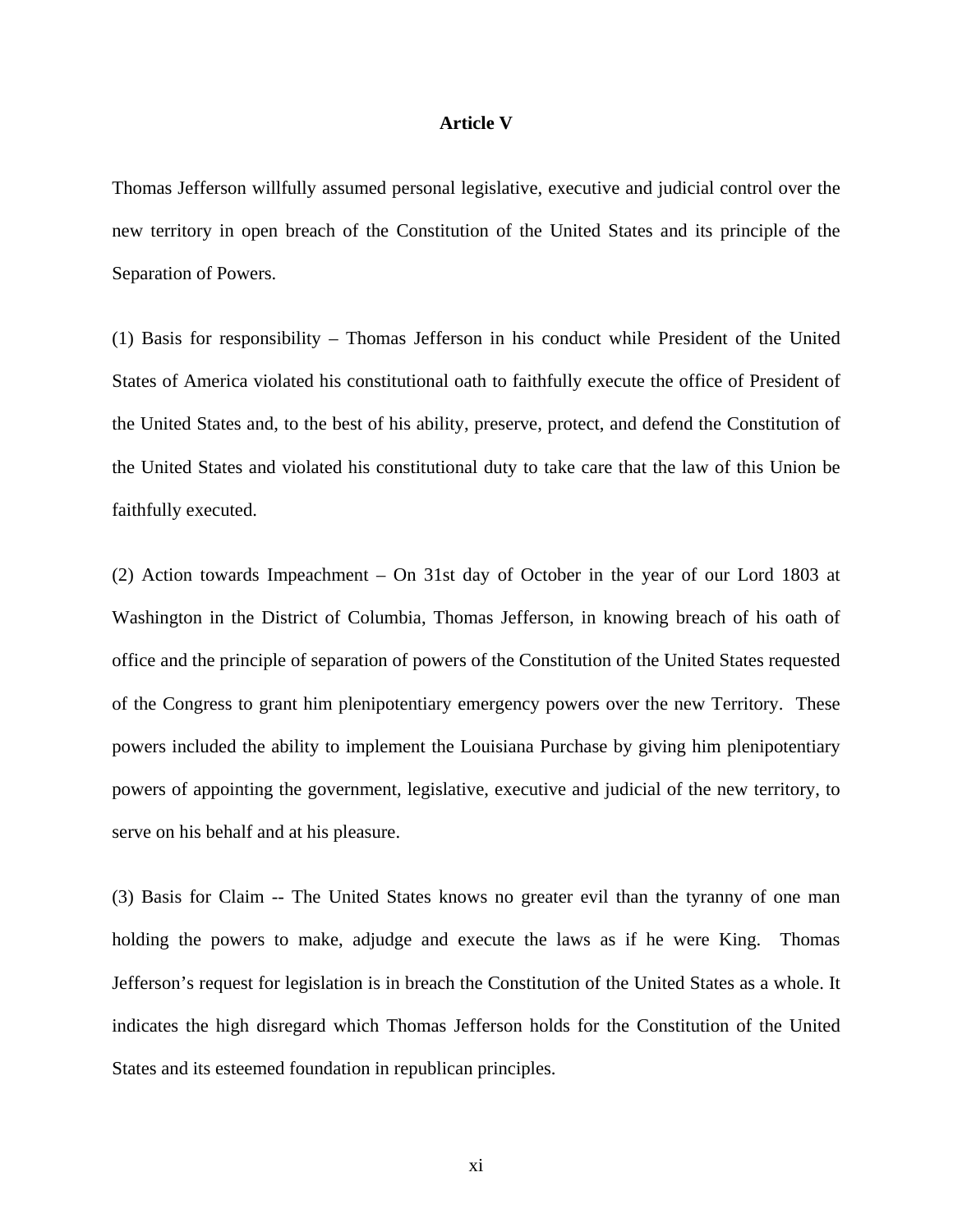In so doing, Thomas Jefferson committed high misdemeanors against the United States, knowingly violating the principles of federalism, knowingly betraying his oath of office, and bringing grave harm to the people of the Union and disrepute over his office.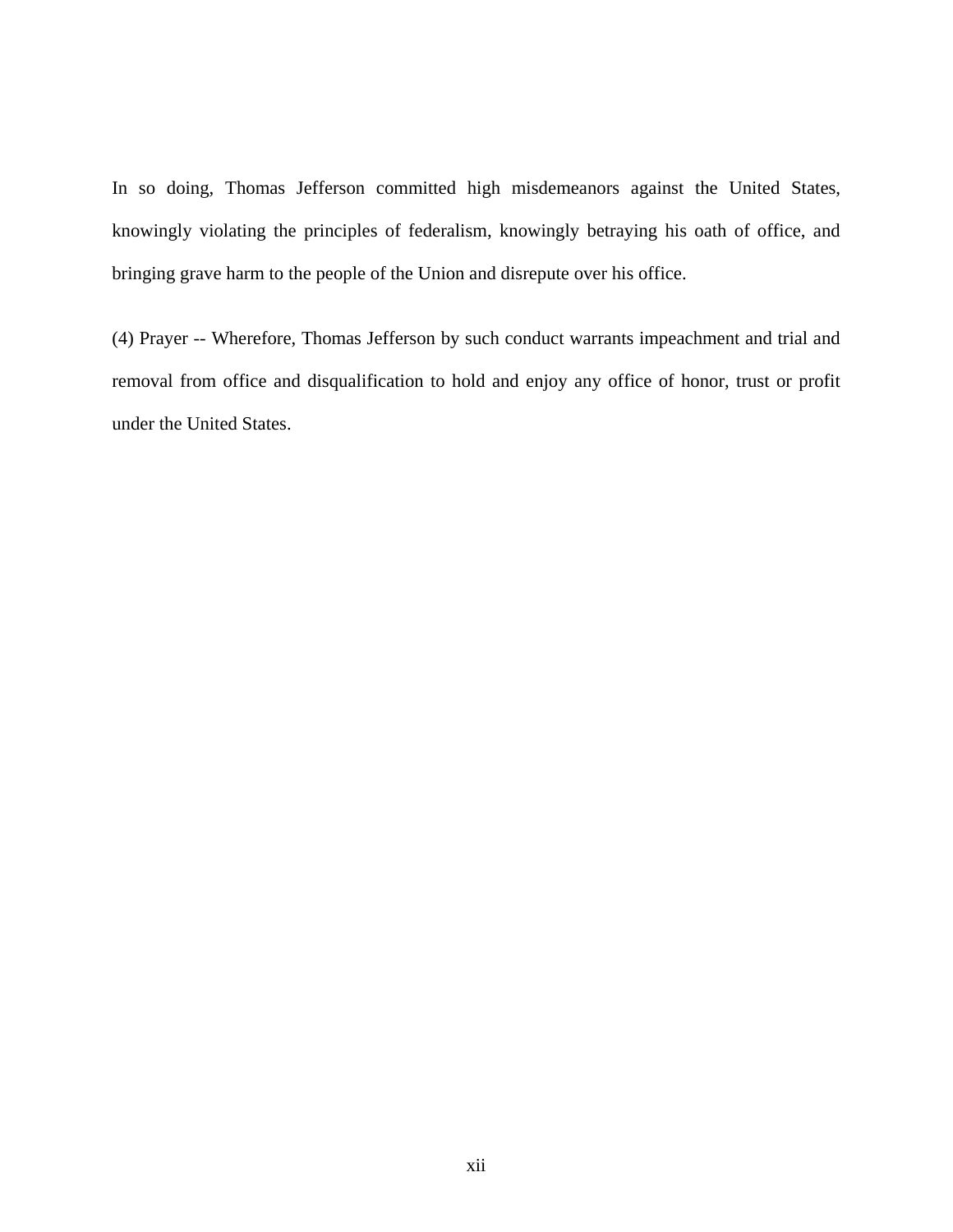#### **Article VI**

Thomas Jefferson willfully committed treason against the Union as defined by the Constitution of the United States.

(1) Basis for Responsibility -- Thomas Jefferson in his conduct while President of the United States of America violated his constitutional oath to faithfully execute the office of President of the United States and, to the best of his ability, preserve, protect, and defend the Constitution of the United States and violated his constitutional duty to take care that the law of this Union be faithfully executed.

(2) Action towards Impeachment -- Thomas Jefferson from the 30th day of April to the 31st day of October in the year of our Lord 1803 at Washington in the District of Columbia, in knowing breach of his oath of office plotted to overthrow the Constitution of the United States and its republican principles by openly refusing to abide by the Constitution, by assuming dictatorial regal powers over the territory of Louisiana, and raising monies required to enlist an army sufficient to enthrone himself as emperor of the people of America akin to the recent acts of Napoleon Bonaparte.

(3) Basis for Claim -- In committing these grave crimes against the majesty of the United States of America, Thomas Jefferson committed high treason against the United States, knowingly violating the principles of democratic government, levying war on the Union as exhibited by his correspondence with many of his associates.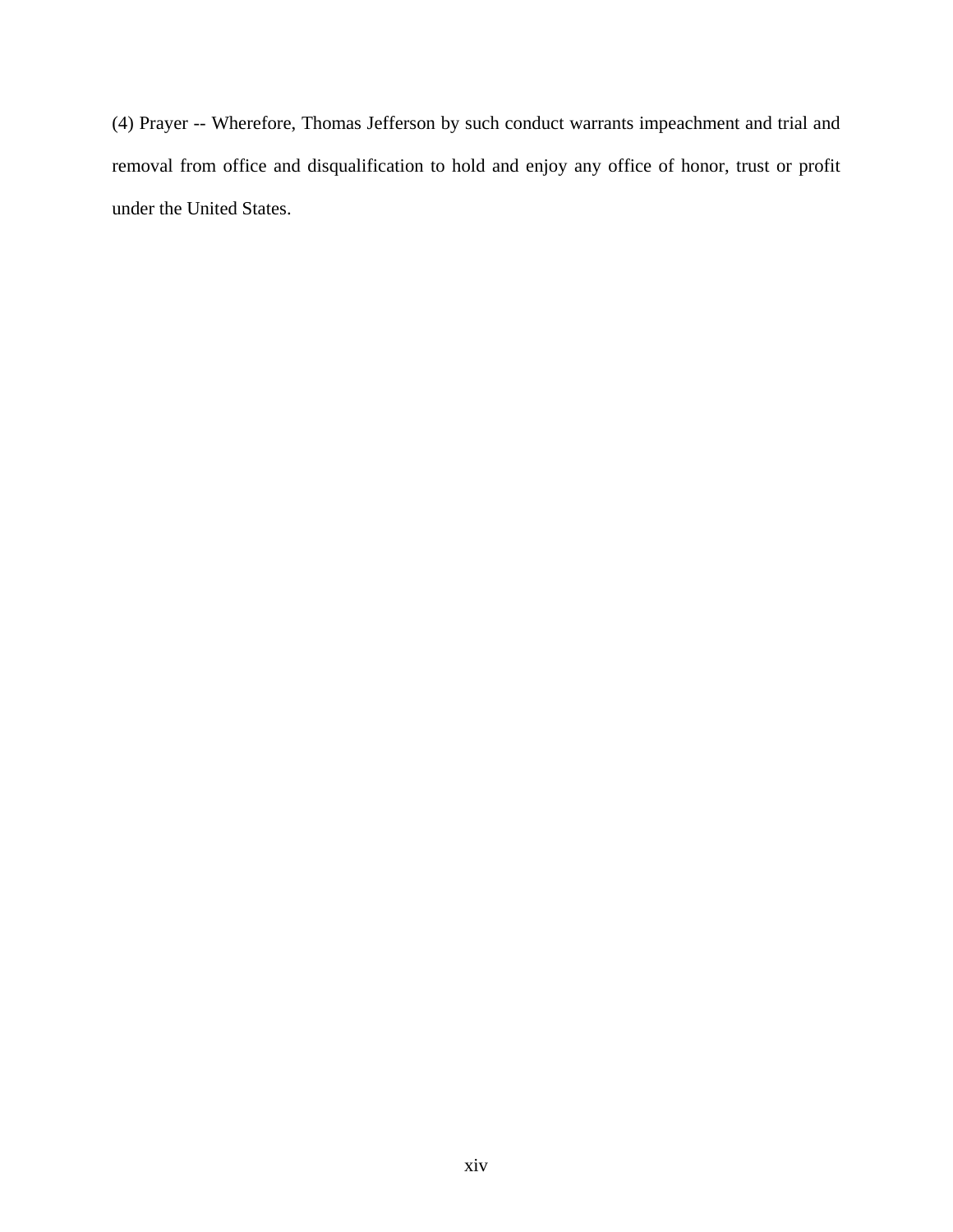#### **Article VII**

Thomas Jefferson willfully committed treason against the Union as defined at common law.

(1) Basis for Responsibility -- Thomas Jefferson in his conduct while President of the United States of America violated his constitutional oath to faithfully execute the office of President of the United States and, to the best of his ability, preserve, protect, and defend the Constitution of the United States and violated his constitutional duty to take care that the law of this Union be faithfully executed.

(2) Action toward Impeachment -- Thomas Jefferson from the 30th day of April to the 31st day of October in the year of our Lord 1803 at Washington in the District of Columbia, in knowing breach of his oath of office, plotted to overthrow the Constitution of the United States and its republican principles by openly refusing to abide by the Constitution, by assuming dictatorial powers over the territory of Louisiana, and raising the monies required to enlist an army sufficient to enthrone himself as emperor of the people of America akin to the recent acts of Napoleon Bonaparte.

(3) Basis for claim -- In committing these grave crimes against the majesty of the United States of America, Thomas Jefferson committed high treason against the United States, knowingly violating the principles of democratic government, willfully plotting the demise of the democratic freedoms of the people he was charged to keep, echoing in politics the acts of Gen. Benedict Arnold in war.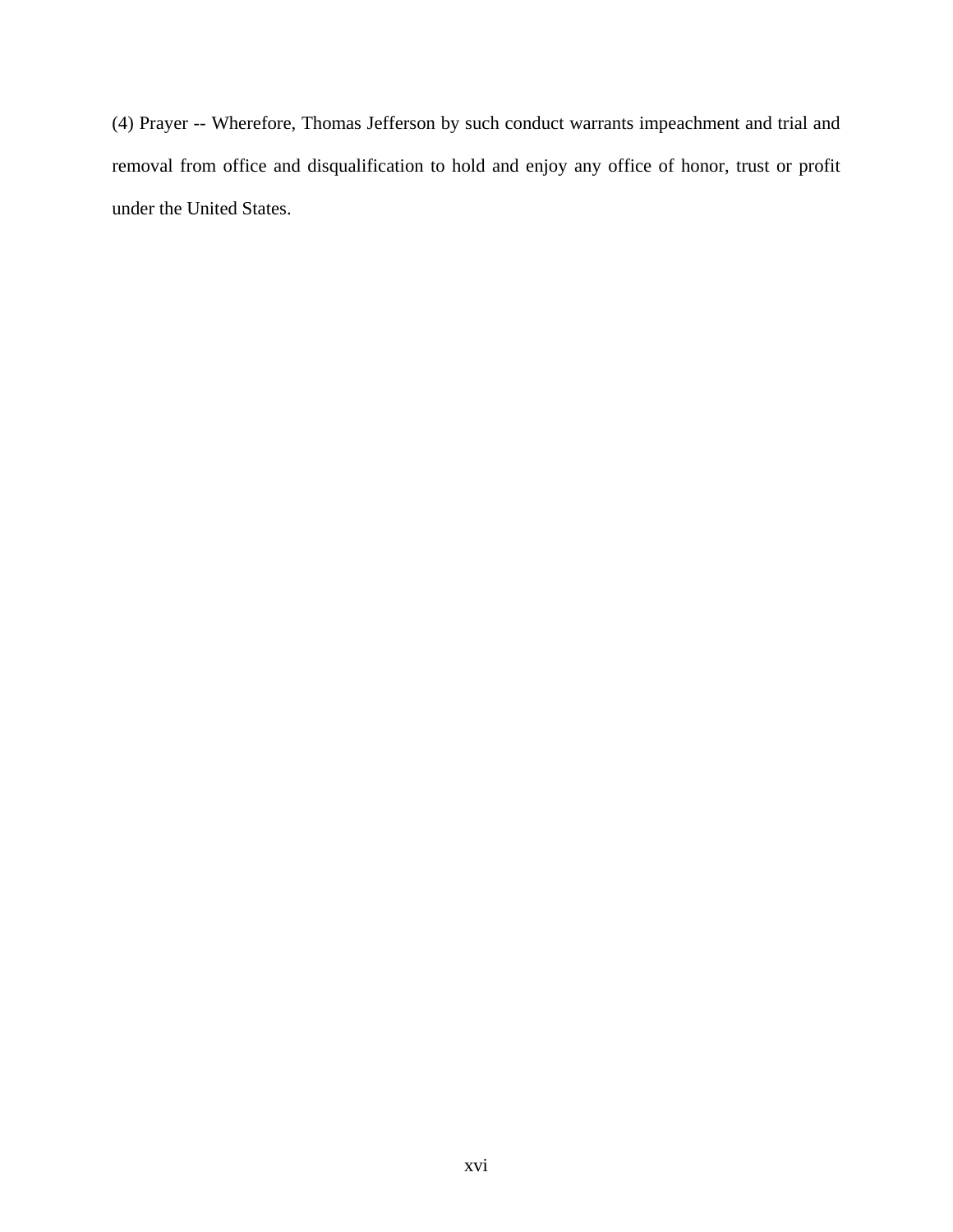## I. TABLE OF CONTENTS

| I. PRESIDENT JEFFERSON MUST BE REMOVED FROM OFFICE AS HE<br>ANNEXED NEW TERRITORY BY WAY OF TREATY AND PROMISED ADMISSION TO<br>THE UNION IN WILLFUL BREACH OF THE CONSTITUTION THEREBY COMMITTING                                                                                                                           |
|------------------------------------------------------------------------------------------------------------------------------------------------------------------------------------------------------------------------------------------------------------------------------------------------------------------------------|
| A. President Jefferson breached his obligation to uphold the Constitution by<br>annexing new territory to the Union in breach of Article II, Section 2 of the Constitution2                                                                                                                                                  |
| B. President Jefferson breached his obligation to uphold the Constitution by<br>offering statehood to the territory of Orleans in breach of Article IV, Section 3 of the                                                                                                                                                     |
| C. President Jefferson had knowledge that his actions were in breach of the<br>Constitution and purposefully proceeded in his actions making necessary the inference of willful                                                                                                                                              |
| II. PRESIDENT JEFFERSON MUST BE REMOVED FROM OFFICE AS HE<br>FAVORED THE NEW TERRITORY OF LOUISIANA AND THE FUTURE STATE ON ITS<br>TERRITORY WITH REGARDS TO IMPORT TARIFFS AND DUTIES REGARDING<br>IMPORTS FROM FRANCE AND SPAIN FOR HIS PERSONAL GAIN IN WILLFUL<br>BREACH OF THE CONSTITUTION THEREBY COMMITTING THE HIGH |
| A. President Jefferson breached his obligation by allowing French and Spanish<br>vessels to discharge their goods in the Port of Orleans at rates lower than those imposed by the                                                                                                                                            |

 B. President Jefferson breached his obligation by allowing French and Spanish vessels to discharge their goods in the Port of Orleans at rates lower than those imposed by the federal government in other ports in breach of Article I, Section 9 of the Constitution................8

federal government in other ports in breach of Article I, Section 8 of the Constitution................7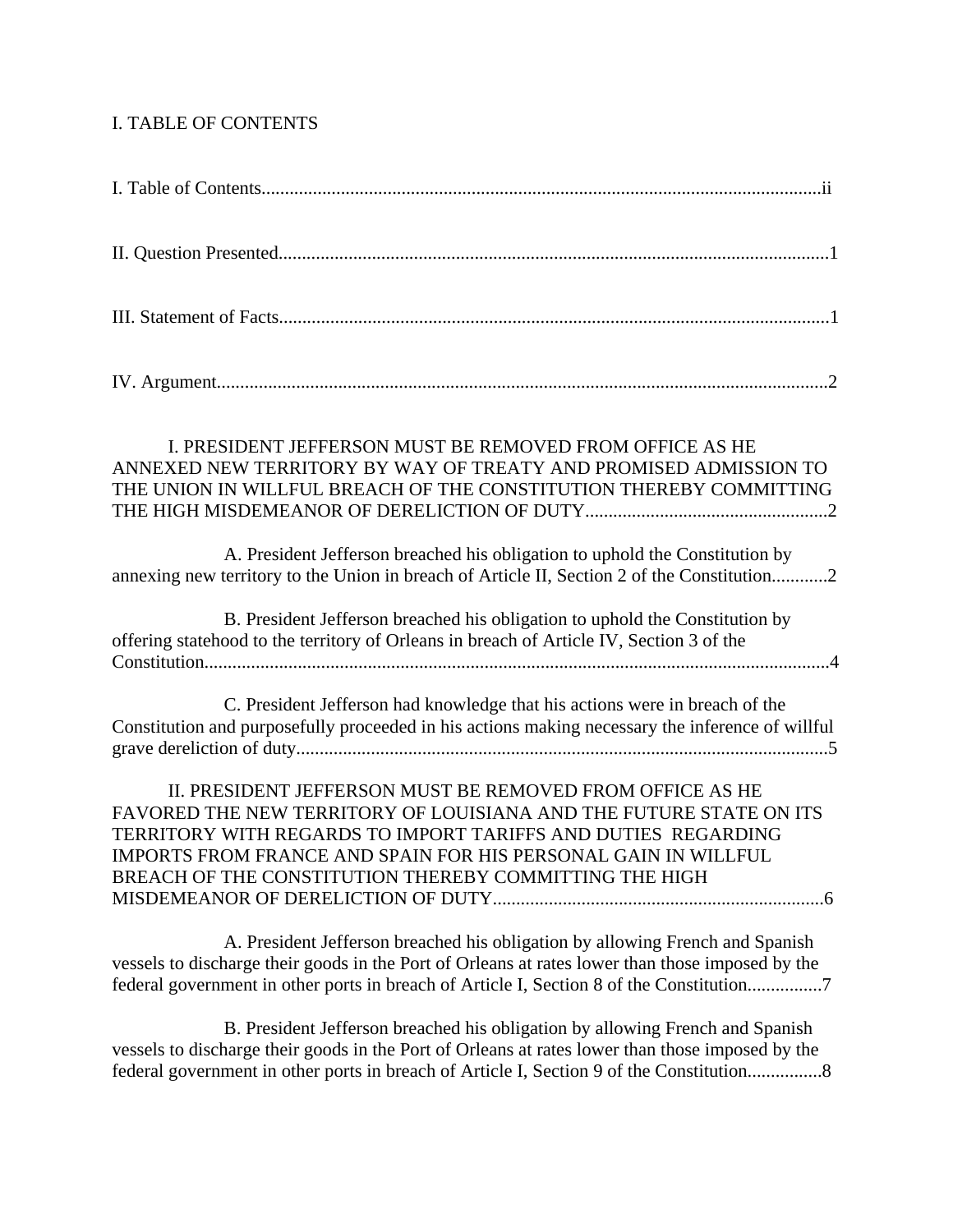C. President Jefferson stands in reckless disregard of his duties as imposed by the Constitution and purposefully proceeded in his actions making necessary the inference of reckless and grave dereliction of duty

 III. PRESIDENT JEFFERSON'S ACTIONS LEADING TO THE PURCHASE OF LOUISIANA AND ITS ENABLING LEGISLATION CONSTITUTE TREASON AGAINST THE UNITED STATES AND ITS PEOPLE AS DEFINED BY THE CONSTITUTION AND AT COMMON LAW

 A. President Jefferson personally assumed dictatorial powers over the Territory of Louisiana breaching all pretense of Republican government

 B. President Jefferson committed treason as defined by Article III, Section 3 of the Constitution by assuming dictatorial powers and plotting his own assention to power as emperor in knowing breach of the Constitution and Republican values as openly admitted to more than two witnesses

 C. President Jefferson committed treason as defined at common law by assuming dictatorial powers and plotting his own assention to power as emperor in knowing breach of the Constitution and Republican values

V. Conclusion and Prayer for Relief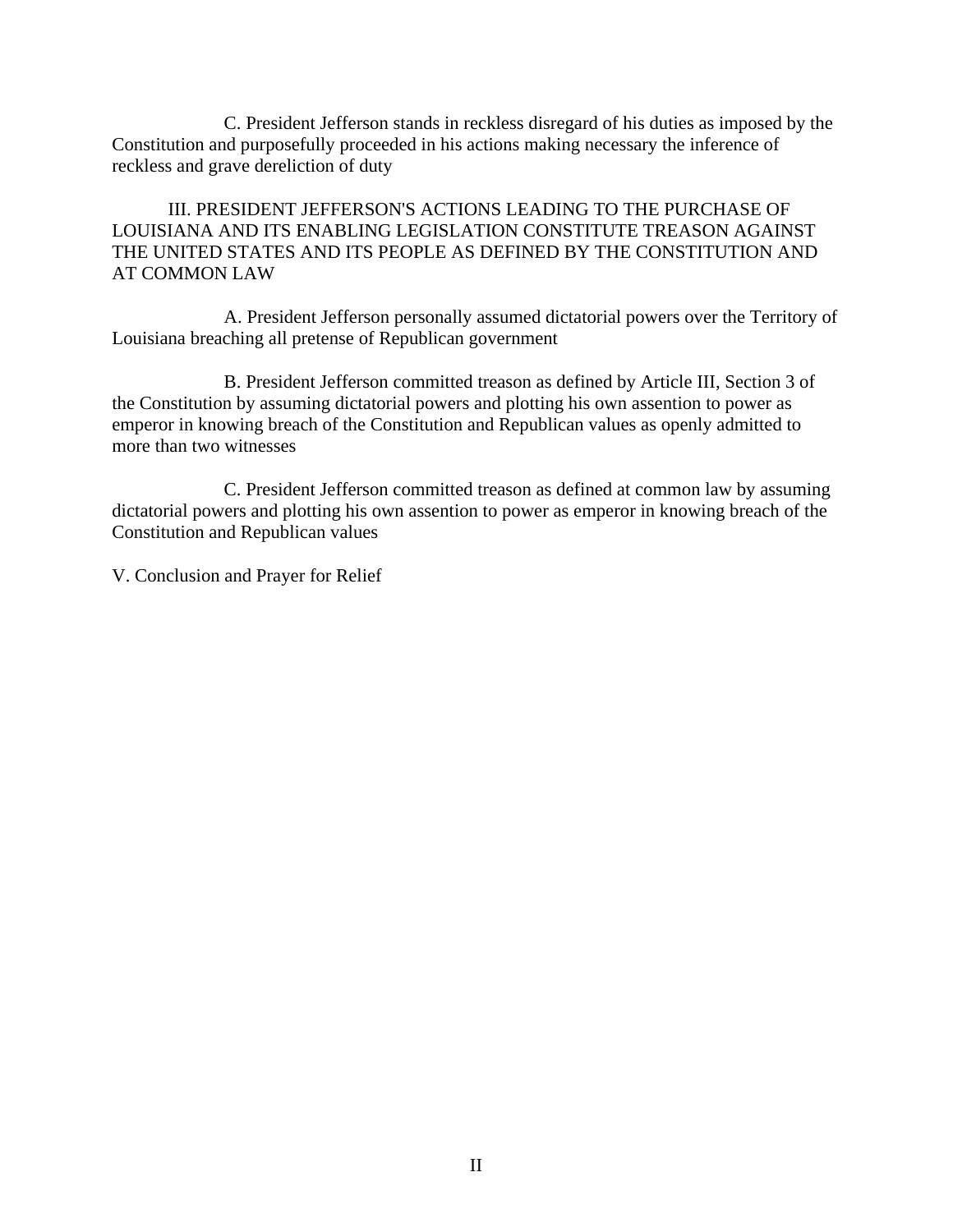#### III. QUESTIONS PRESENTED

I. Whether President Jefferson should be convicted for his actions during the Louisiana Purchase in breach of the Constitution of the United States?

#### III. STATEMENT OF THE FACTS

President Thomas Jefferson was impeached by the House of Representatives for treason and high misdemeanors for his role in the Louisiana Purchase. President Jefferson signed the treaty giving rise to the acquisition between the United States and France dated April 30, 1803. TREATY BETWEEN THE UNITED STATES AND THE FRENCH REPUBLIC, 8 Stat 200 (Apr. 30, 1803)(hereinafter "*Treaty*"). The treaty provides that the Territory of Louisiana is to be ceded to the United States. *Treaty*, Art I, 8 Stat 200, 200- 202. It further elaborates that the territory is to become part of the Union as a state and that its citizens are to become full citizens of the United States. *Treaty*, Art. III, 8 Stat at 202. It finally establishes that Spanish and French vessels are to be given special status in the ports within the territory. *Treaty*, Art. VII, *id.* at 204.

In his correspondence concerning the Louisiana Purchase, President Jefferson often explained his doubts as to the constitutionality of the treaty and its provisions of Articles I and III. *See e.g.*  Jefferson to Breckinridge, Aug 12, 1803; Jefferson to Smith, *mentioned in id.* 

In the enabling legislation for the *Treaty*, President Jefferson also requested and was bestowed with the personal authority to appoint and direct the governor of the new territory. 13 Annals at 498. President Jefferson was given the power to exercise all military, civil and judicial powers through his agent as he saw fit and directed in this emergency bill. *Id.* Throughout his first term,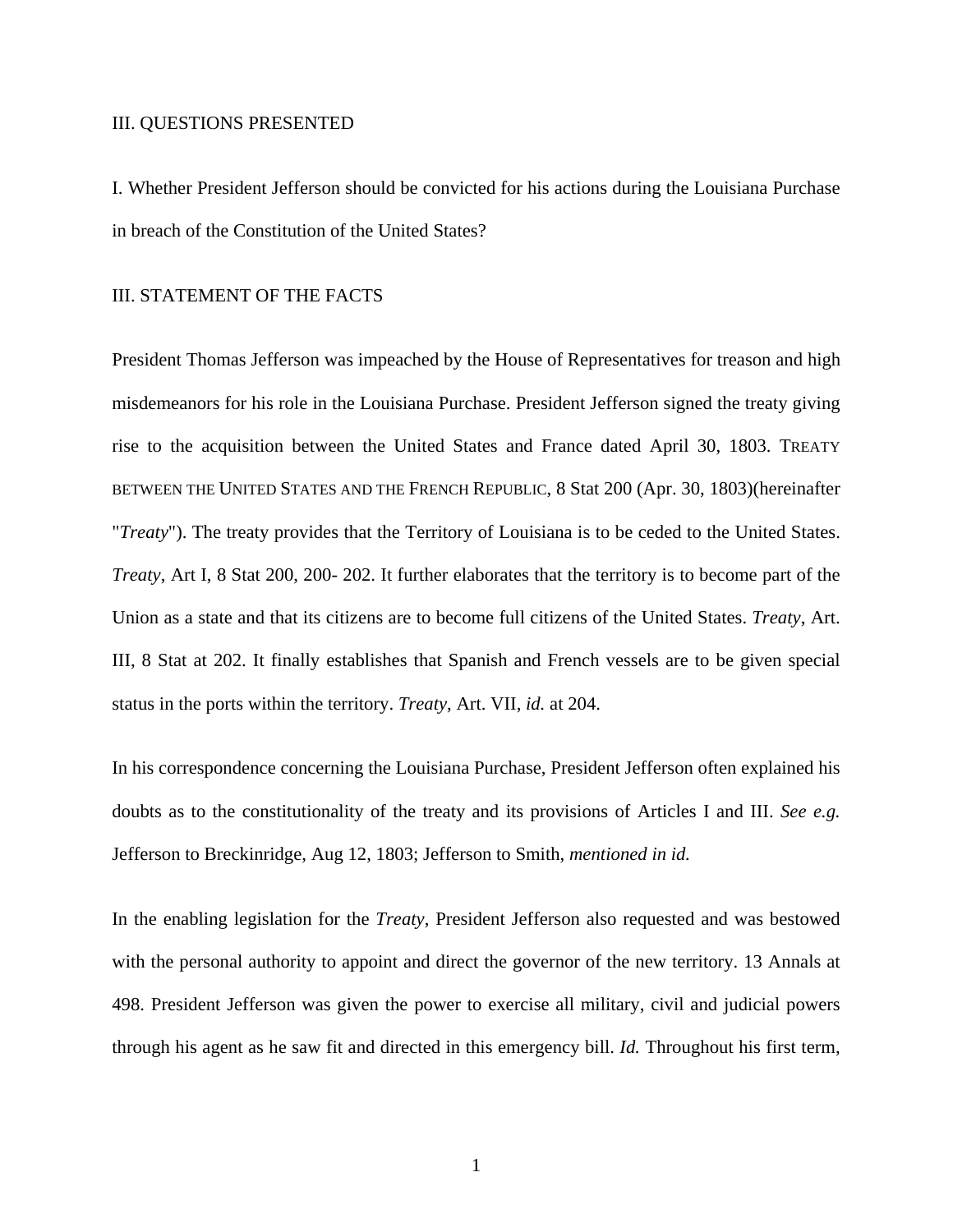President Jefferson had amassed a budgetary surplus which did not derive from direct taxation of the several states. BOOK AT 115.

#### IV. ARGUMENT

Impeachment is the guardian of the Constitution. *See* Wrisley Brown, *The Impeachment of the Federal Judiciary*, 26 Harv. L. Rev. 684, 703 (1913). It protects the people of the United States against the excesses and abuses of power by its elected officials. In a Presidential Republic, it is the only means by which to hold the President accountable between electoral cycles. It must be brought to bear where the will of the political community as a whole is shaken to its foundations. *See id.* High crimes or misdemeanors of state rise to such a level. They are defined as an offense prejudicial to the public interest flowing from willful conduct or as the consequence of reckless disregard of duty. *Id.* President Jefferson is guilty of such conduct. He set himself over the Constitution of the United States and above the will of the American people. Such deeds can only have one outcome: removal from office.

## I. PRESIDENT JEFFERSON MUST BE REMOVED FROM OFFICE AS HE ANNEXED NEW TERRITORY BY WAY OF TREATY AND PROMISED ADMISSION TO THE UNION IN WILLFUL BREACH OF THE CONSTITUTION THEREBY COMMITTING THE HIGH MISDEMEANOR OF DERELICTION OF DUTY

## **A. President Jefferson breached his obligation to uphold the Constitution by annexing new territory to the Union in breach of Article II, Section 2 of the Constitution.**

The Constitution of the United States does not provide for the annexation of new territories by treaty or otherwise. U.S. Constitution Art. 2, §2. The treaty power given to the president is given to him as steward of the people. He must protect them from harm and aid them in trade. To this end, the president is given the power to make peace, or to sign treaties of friendship. These treaties do not endanger the welfare and the political stability of the Union or the sovereignty of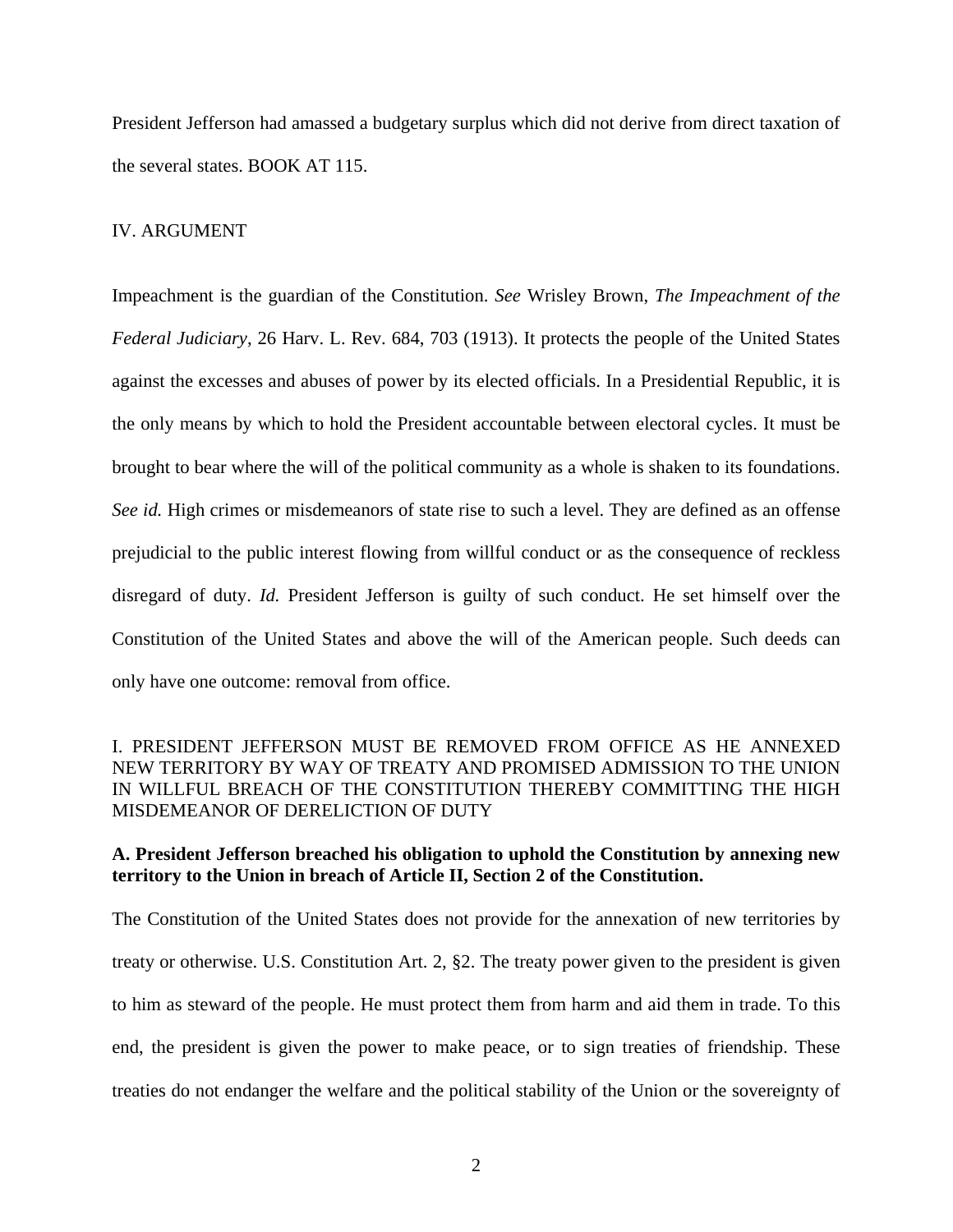the several states. Territorial expansion is different. It is an act which changes the make up of the Union. Such territorial changes can bring about the most profound divisions and endanger the status quo, as is clear from the question whether slavery should be allowed in the new territory. *SEE BOOK AT* 111. Because of these deep seated problems, the President cannot act alone or on his own initiative on issues of acquisition of new territory but must do so after the legislature has given him a mandate to do so.

President Jefferson himself established in the 1790s that the treaty power must be limited severely. Wilbur Howell, ed., Jefferson's Parliamentary Writings 420 (1988). It could not be used where Congress or the States had been granted the right legislate. *Id.* Since Congress has the right to declare war as well as the right to admit new states, Congress clearly must be construed to be the first actor on the stage of federal acquisition of territory. U.S. Constitution Arts. I,. § 8(11), IV § 3. The treaty power was hence used beyond its scope by President Jefferson.

As President of the United States, Thomas Jefferson swore an oath to uphold the Constitution of the United States. U.S. Constitution, II  $\S 1(7)$ . Under the guidelines which he himself authored, the acquisition of territory by treaty in excess of Congressional mandate violated that oath. Wilbur Howell, ed., Jefferson's Parliamentary Writings 420 (1988); *see also* 2 Stat 202 (Feb. 26, 1803)(appropriating two million dollars for the purchase of strategic territories along the Mississippi). He acted in excess of Congressional mandate and in dereliction of his duty to uphold the Constitution by further pushing for the inclusion of vast territories in the Union without prior debate in the Congress.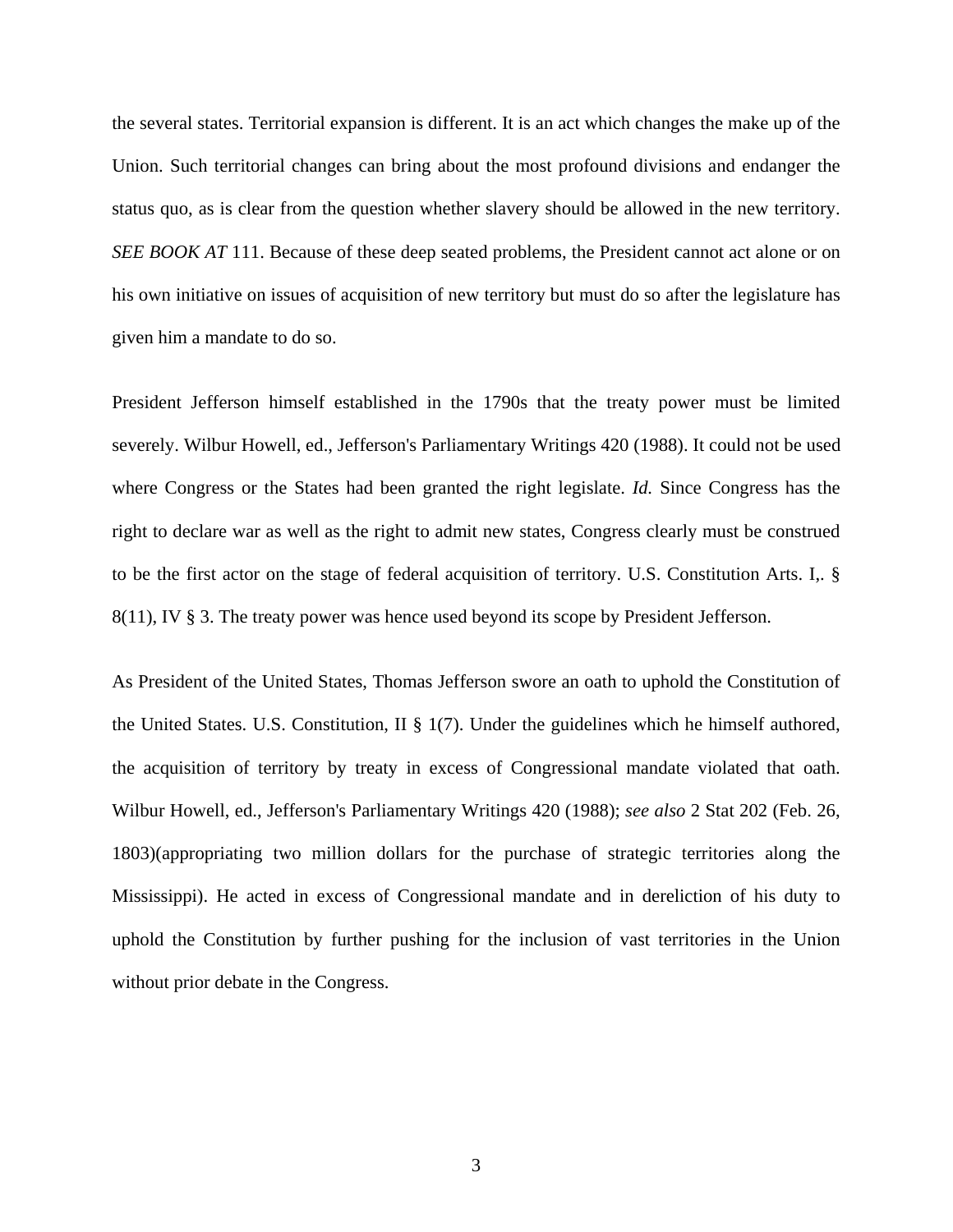#### **B. President Jefferson breached his obligation to uphold the Constitution by offering statehood to the territory of Orleans in breach of Article IV, Section 3 of the Constitution.**

Article III of the *Treaty* is a further violation of President Jefferson's constitutional duties. It provides that

"The inhabitants of the ceded territory shall be incorporated in the Union of the United States, and admitted as soon as possible [...] to the enjoyment of all rights, advantages and immunities of citizens of the United States." *Treaty,* Art. VII, 8 Stat at 202.

This provision flies in the face of Congressional and state authority to deal with questions concerning the admission of new states to the Union. U.S. Constit. Art. IV § 3. The federal constitution is a compromise between states with varying interests and policies. To allow the executive or even the Congress alone to make such decisions without the consent of the several states would seriously endanger the political balance between the eastern and the southern states. To avoid such strife, the Founding Fathers made the several states an important part of the admission of new states to the Union. President Jefferson did not.

In admitting a new state, the President and the Congress of the United States of America must consult and receive the consent of the several states, as such an action is tantamount to a change in the Constitution of the United States. This is especially the case where such new states are received into the Union from a foreign state rather than by exploration. The principles of federalism require the Union not to interfere with the interests in republican government of several states. In acting without mandate and in breach of the Constitution, President Jefferson acted to the gravest prejudice of the several states and their people. He did so in dereliction of his duty as President of the United States. In so acting, the President Jefferson has raised the specter of nationalism and dictatorship so rightly decried in his earlier pronouncement over the office of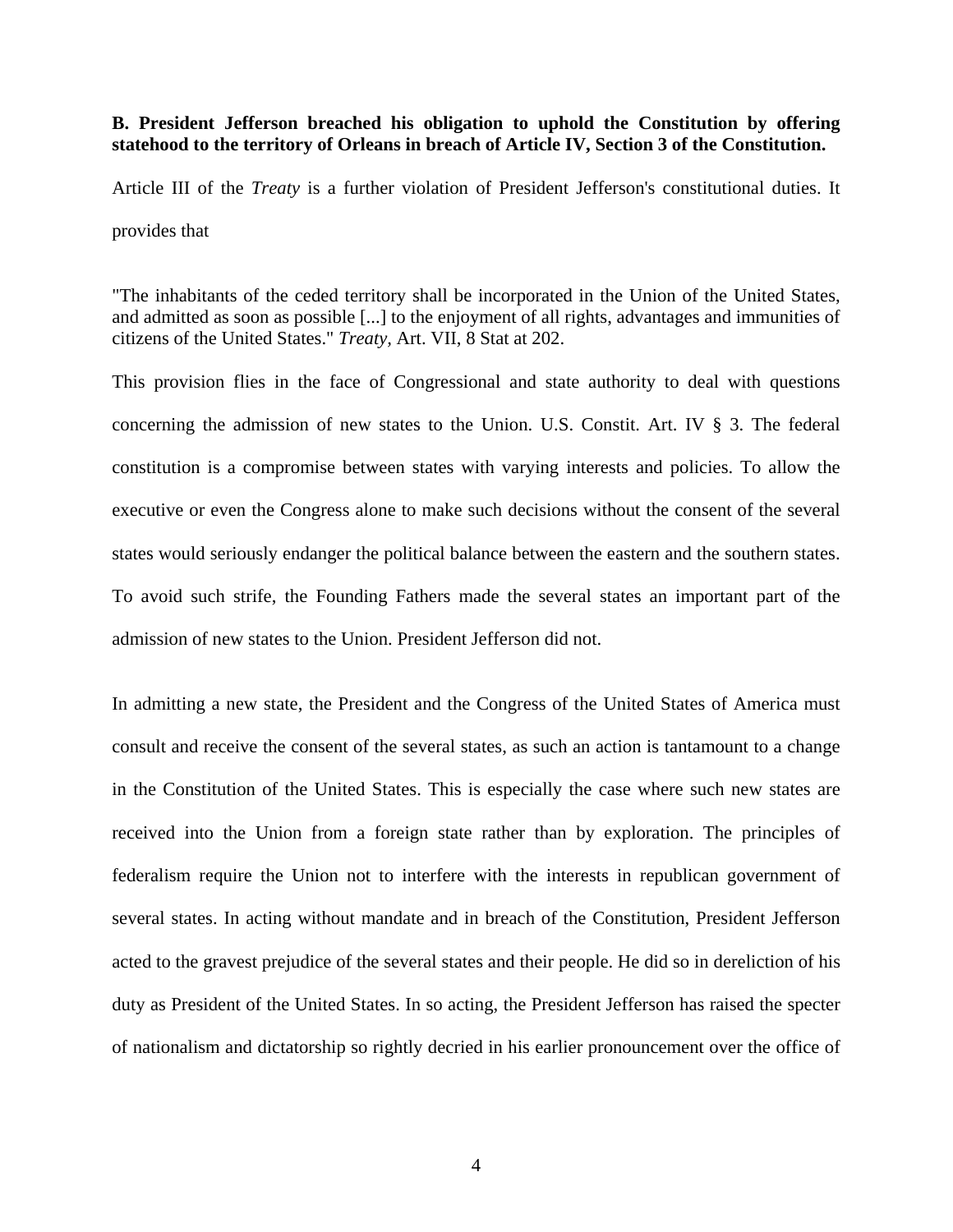the presidency. He must therefore be removed from office by a conviction of the Senate to protect the Union as a whole against a coup d'etat initiated from its center of power.

## **C. President Jefferson had knowledge that his actions were in breach of the Constitution and purposefully proceeded in his actions making necessary the inference of willful grave dereliction of duty**

On both counts, the annexation of new territory and the admission of a new state to the Union, President Jefferson knew that they breached the Constitution of the United States. His correspondence at and around the time of the Louisiana Purchase clearly speaks to this effect. *See e.g.* Jefferson to Breckinridge, Aug 12, 1803; Jefferson to Smith, *mentioned in id.* Further, his writings and speeches on the political order of the United States make clear that he did not himself perceive his actions as lawful. WILBUR HOWELL, ED., JEFFERSON'S PARLIAMENTARY WRITINGS 420 (1988). The actions which he took leading to the Purchase of the Louisiana territory therefore were in taken in willful breach of his constitutional mandate. Wrisley Brown, *The Impeachment of the Federal Judiciary*, 26 Harv. L. Rev. 684, 703 (1913).

This intent to breach the Constitution is the hallmark of an impeachable offense. *Id.* As the this Senate decided in 1797 in the case of Sen. Wm. Blount, a high misdemeanor is an act entirely inconsistent with the public duty of an official. *BOOK AT 536*. The public duty of the President of the United States is set out in his oath of office. U.S. Constitution, II § 1(7). The oath establishes that the President must faithfully protect the constitution and remain within the limitations it imposes on the executive power. *See id.* The president can therefore not fulfill his public duty wherever he means to breach his mandate. It is an act inconsistent with the public duty of the presidency to willfully overstep the bounds of the Constitution. *Id.* Yet, President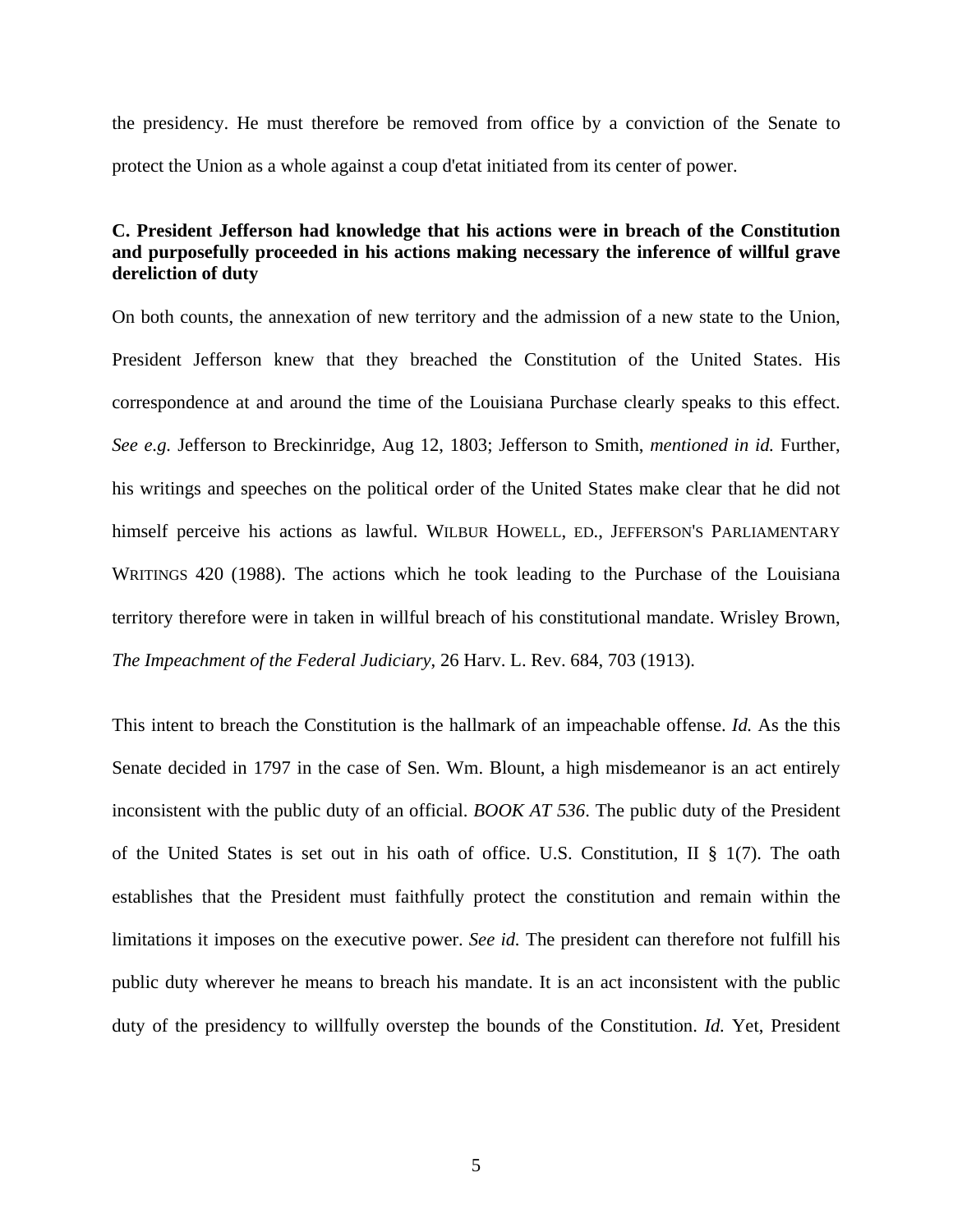Jefferson committed himself to exactly such willful conduct by presenting to the Senate a treaty for its approval he knew to be in breach of the Constitution.

Even if his actions were deemed to be in the outer reaches of the Constitution, President Jefferson still must be removed from office. He has made his willing disregard for the Constitution visible for all to see. *See e.g.* Jefferson to Breckinridge, Aug 12, 1803; Madison to Livingston & Monroe, Jul 29, 1803. Such willingness to cast aside the Constitution brings great peril to the public now at the mercy of the executive unbound of checks and balances. It brings into disrepute the office of the Presidency by the open and notorious dereliction of duty committed by the President. For these reasons, President Jefferson is no longer fit to serve as President of the United States and must forthwith be removed from office.

II. PRESIDENT JEFFERSON MUST BE REMOVED FROM OFFICE AS HE FAVORED THE NEW TERRITORY OF LOUISIANA AND THE FUTURE STATE ON ITS TERRITORY WITH REGARDS TO IMPORT TARIFFS AND DUTIES REGARDING IMPORTS FROM FRANCE AND SPAIN FOR HIS PERSONAL GAIN IN WILLFUL BREACH OF THE CONSTITUTION THEREBY COMMITTING THE HIGH MISDEMEANOR OF DERELICTION OF DUTY

The United States Constitution clearly establishes that tariffs and duties must be indiscriminately applied throughout the Union to guarantee to each state an equal chance to compete for trade. U.S. Constitution, Art. I, §§8, 9. Article VII of the *Treaty* is in clear breach of this constitutional rule. *Treaty*, 8 Stat at 204. It provides that Spanish and French vessels are to be given special status in the ports within the territory. *Id.* In agreeing to Article VII of the *Treaty*, President Jefferson showed himself in reckless disregard of his duty as president. For this reason he must be removed from office.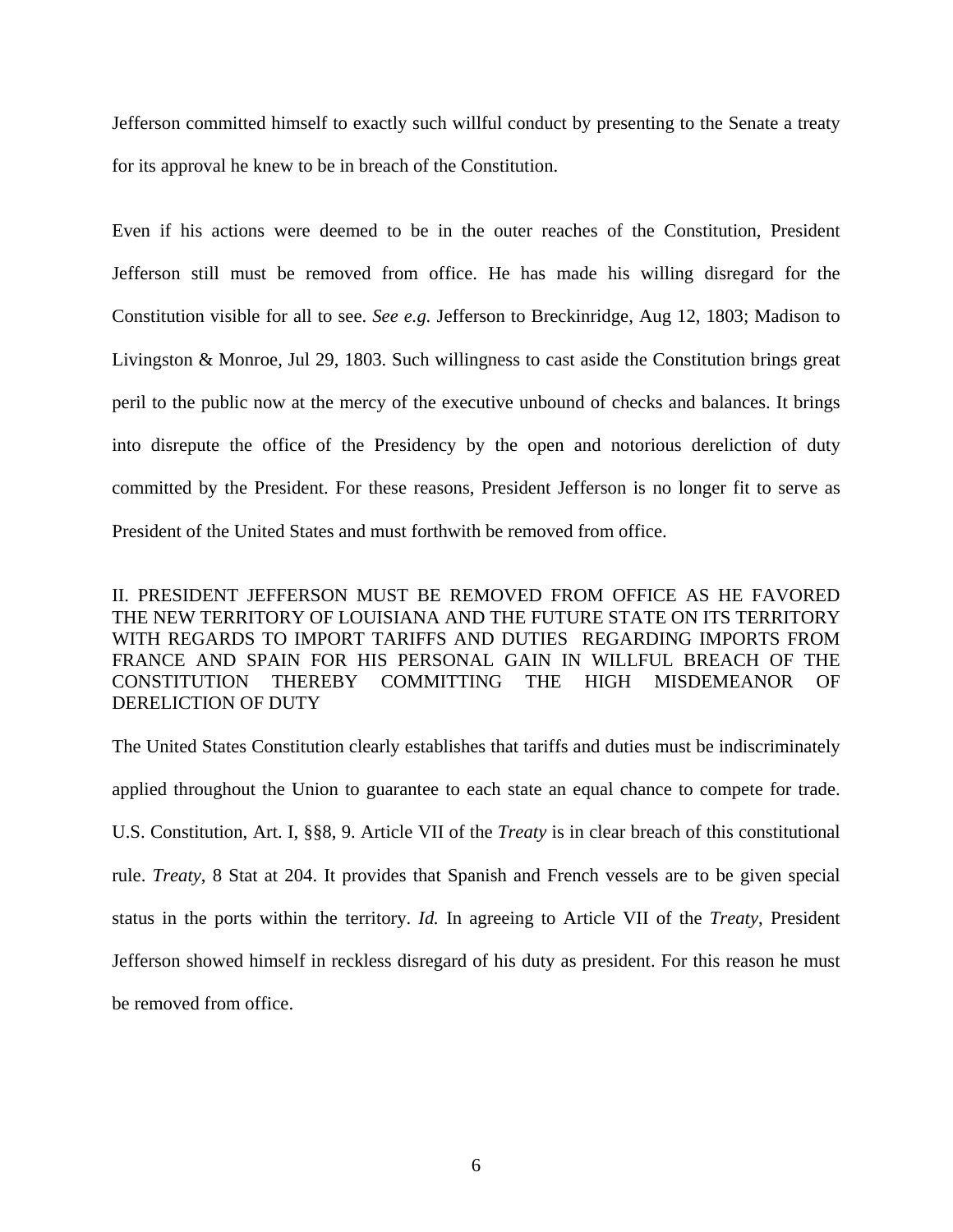**A. President Jefferson breached his obligation by allowing French and Spanish vessels to discharge their goods in the Port of Orleans at rates lower than those imposed by the federal government in other ports in breach of Article I, Section 8 of the Constitution** 

Article I, Section 8 of the United States Constitution provides that duties, imposts and excises must be uniform throughout the United States. U.S. Constitution I, §8. Article VII of the *Treaty* provides in effect that the territory of Louisiana will be exempted from such equal treatment. *See Treaty*, Art. VII, 8 Stat at 204. This provision in the Louisiana Purchase treaty is therefore in excess of the powers possessed by the President or the Congress and cannot make valid treaty law. The treaty in this regard is manufactured to undermine the will of the Congress and the people of the United States imposing duties on foreign states for importation of goods. *See* U.S. Constitution Art. I, §\_\_.

The equality of duties is a cornerstone of federalism. The federal government cannot bestow on itself or any state an advantage in trading with other nations. Such treatment would undermine the very reason for forming the Constitution, namely to provide equal and just access for all to the markets of the world as a Republican commonwealth. It would faction the states, outrivaling each other over federal trade concessions and would bring to its knees the American Republic.

As father of the nation, the Senate must hold watch that no officer of the United States undermines this tenet of federalism. To shake at it is to gnaw at the wealth of the people. It cannot be allowed to stand.

President Jefferson himself as sole steward of the new territory stands to make the gains on the back of hard working citizens in New York and Richmond. He can direct the trade with France and Spain and turn a handsome profit while those of lesser pedigree must watch their fortunes dwindle. No president should have such power or dare use it to the detriment of those he was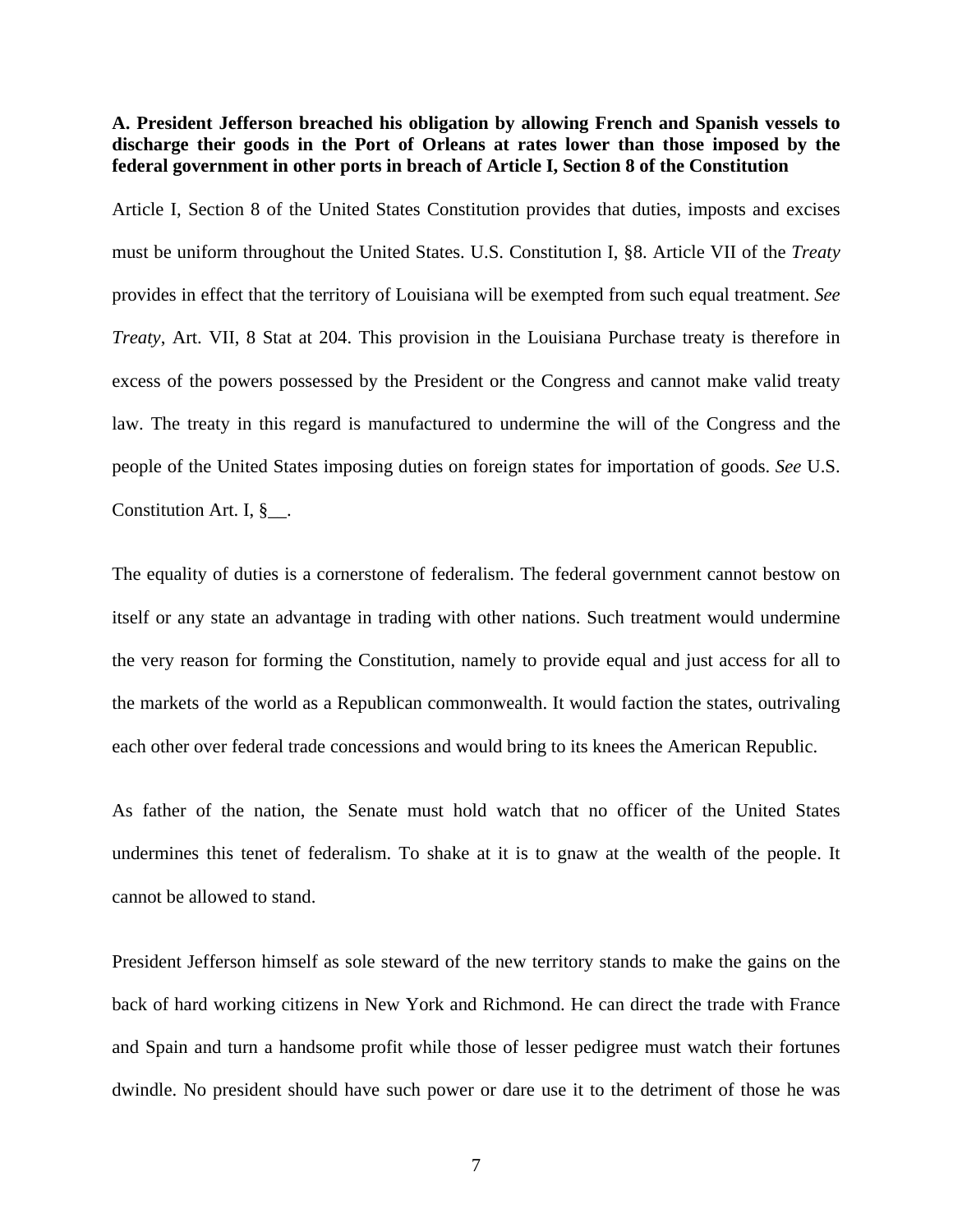charged to keep. Yet, President Jefferson continued without scruples to the detriment of all. For this reason alone, he must be removed from office.

## **B. President Jefferson breached his obligation by allowing French and Spanish vessels to discharge their goods in the Port of Orleans at rates lower than those imposed by the federal government in other ports in breach of Article I, Section 9 of the Constitution.**

Article I, Section 9 of the Constitution prohibits the federal government to grant preference to any state in regards to trade and navigation. Federalism depends on this provision. It rests on the trust the sovereign states of the Union have towards their confederate brother. Yet, trust prevails alone when all can see that none is first of equals. Trust fails when federal duties apply to the many and some are left unscathed. By allowing the future state of Louisiana to be exempt from duties, the President has violated the equality amongst the states and gnawed at the mutual trust between them.

By making it cheaper for the French and the Spaniards to bring their goods to the Port of Orleans, the future state of Louisiana is given more than its fair share of commerce. The previous ports of call will loose what Louisiana gained. Merchants will call on their governments to protect their interests. The states will stand in upheaval against their new rival, the State of Louisiana. The fragile youthful balance of the confederate powers will be called into question.

No President of the United States may be responsible of such consequences. President Jefferson diverts trade from the states in which his political opponents have a strong interest in trade to his own southern homelands. Such open acts against the sovereignty and equality of the several states and such abuse of office cannot be seen to stand. President Jefferson must be removed from office.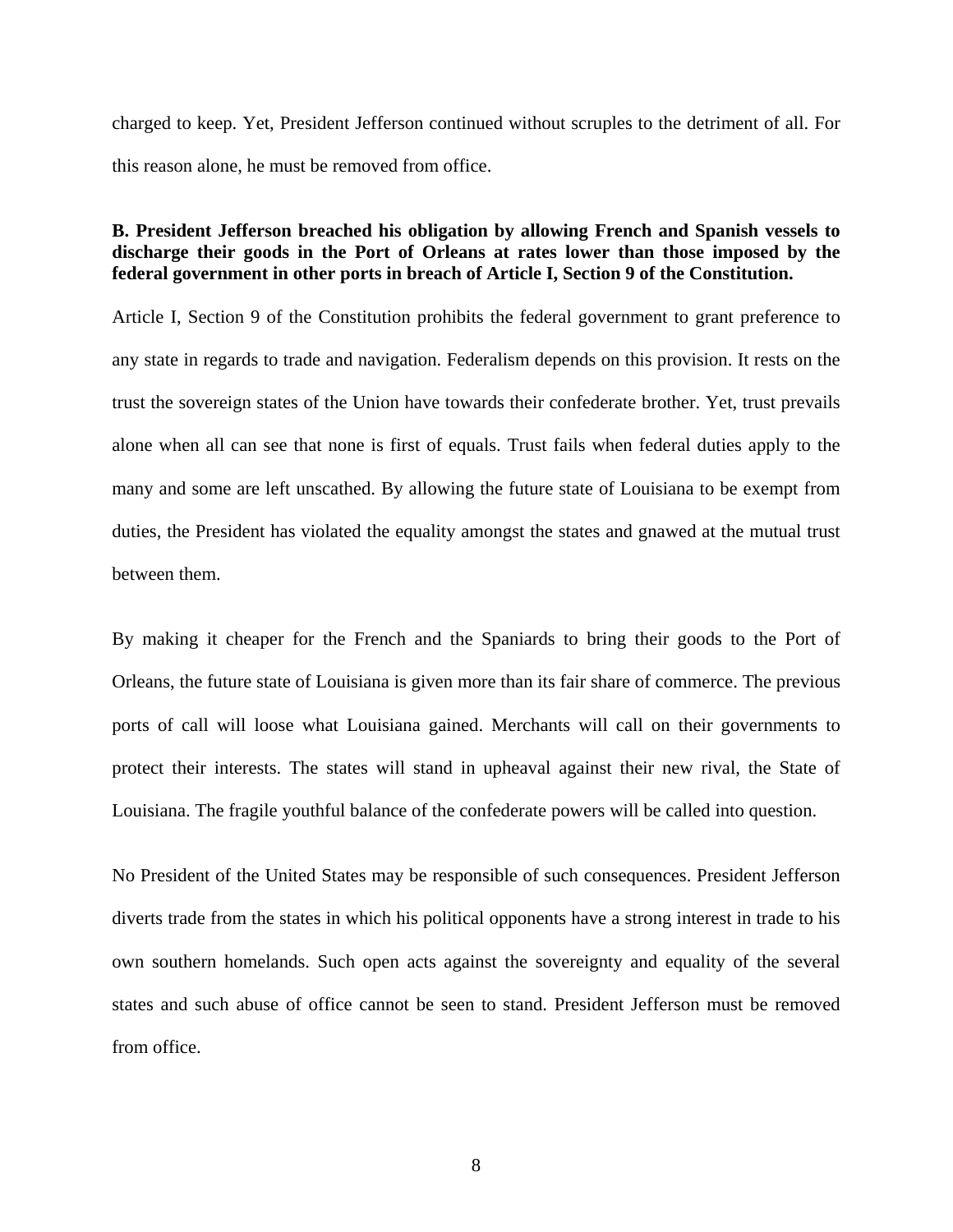## **C. President Jefferson stands in reckless disregard of his duties as imposed by the Constitution and purposefully proceeded in his actions making necessary the inference of reckless and grave dereliction of duty**

The Constitution is the framework of American government. It sets out the duties of office and separation of powers between the branches of government and the confederate authorities and the sovereign states. The President has the supreme duty to know its provisions and to uphold and enforce them in letter and spirit. U.S. Constitution, Art. II, §\_\_. The Constitution therefore imposes a duty of knowledge and compliance on the president.

Article I, Sections 8 and 9 are simple and elegant in their phrasing and not easily misapplied. The president must as a duty of his office know and comply with them. President Jefferson ignored them. *Treaty*, Art. VII, 8 Stat at 204. In ignoring the instrument he is meant to uphold, he stands in reckless disregard of his duties. He did not pause to see the open sections of the *Treaty* in breach of the Constitution. Rather, he proceeded to bring the *Treaty* to the Senate bringing grave peril to the states he swore to protect.

No president may ignore the Constitution in his actions. Such conduct brings to the fore the obligation of the Congress to remove him from office for his affront to the public order. Government must be lawful. Where the simplest duties of the law are overlooked, the only conclusion reasonable men can draw is that the officers of state are reckless. Such recklessness and disregard of duty rise to the level of a high misdemeanor as expressed by this Senate in 1797 in the trial of Sen. Blount. *BOOK AT 536.* Impeachment and removal from office are the only remedies.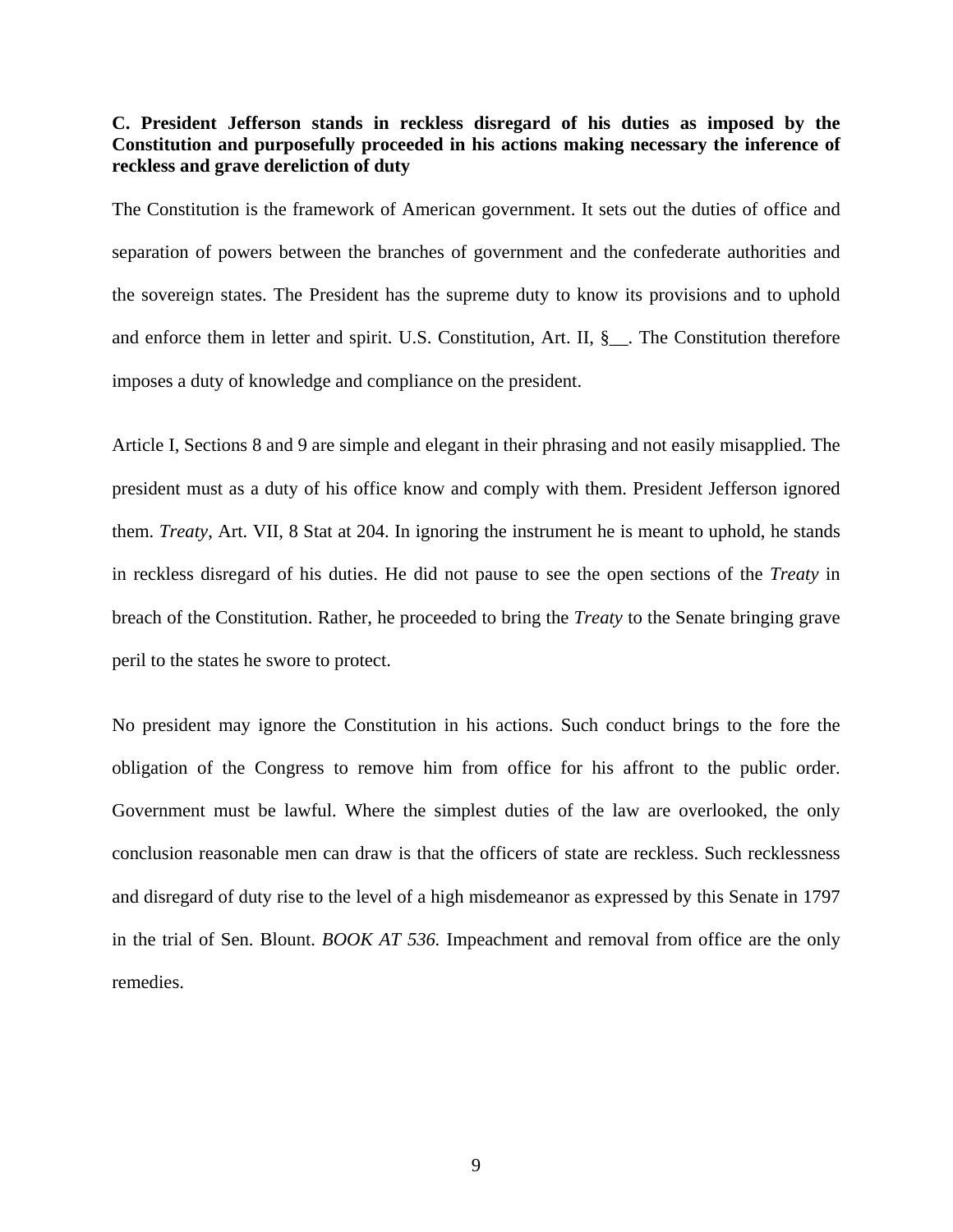## III. PRESIDENT JEFFERSON'S ACTIONS LEADING TO THE PURCHASE OF LOUISIANA AND ITS ENABLING LEGISLATION CONSTITUTE TREASON AGAINST THE UNITED STATES AND ITS PEOPLE AS DEFINED BY THE CONSTITUTION AND AT COMMON LAW

President Jefferson is undermining the constitutional order of the United States. He appointed himself to the position of Viceroy over the Territory of Louisiana. 13 Annals at 498. He breached the Constitutional provisions concerning the admission of new states. He ignored the constitution on questions of tariffs. As Caesar in Gaul and Napoleon in Italy, President Jefferson seeks the crown for himself and the downfall of the Republic.

## **A. President Jefferson personally assumed dictatorial powers over the Territory of Louisiana breaching all pretense of Republican government**

President Jefferson asked and received from the Congress plenipotentiary powers over the Territory of Louisiana. 13 Annals at 498. His request was the first part of a wholesale attempt at undermining the separation of powers as instituted in the Constitution of the United States.

The principles of the Constitution require that the legislative, executive and judicial branches of the government be in separate and equal hands. MONTESQUIEU, L'ESPRIT DES LOIS (1748); SPURLIN, THE FRENCH ENLIGHTENMENT IN AMERICA: ESSAYS ON THE TIMES OF THE FOUNDING FATHERS 93 (1984). The United States Constitution codifies the principle of separation of powers and obliges the President of the United States to uphold the principle wherever he can. U.S. Constitution, II § 1(7). President Jefferson acted in conscious disregard of this most basic principle of the constitution and democratic governance. Thereby he committed the first step towards treason against the United States: like Caesar and Napoleon before him, he holds now a most profitable province of the commonwealth under his exclusive control.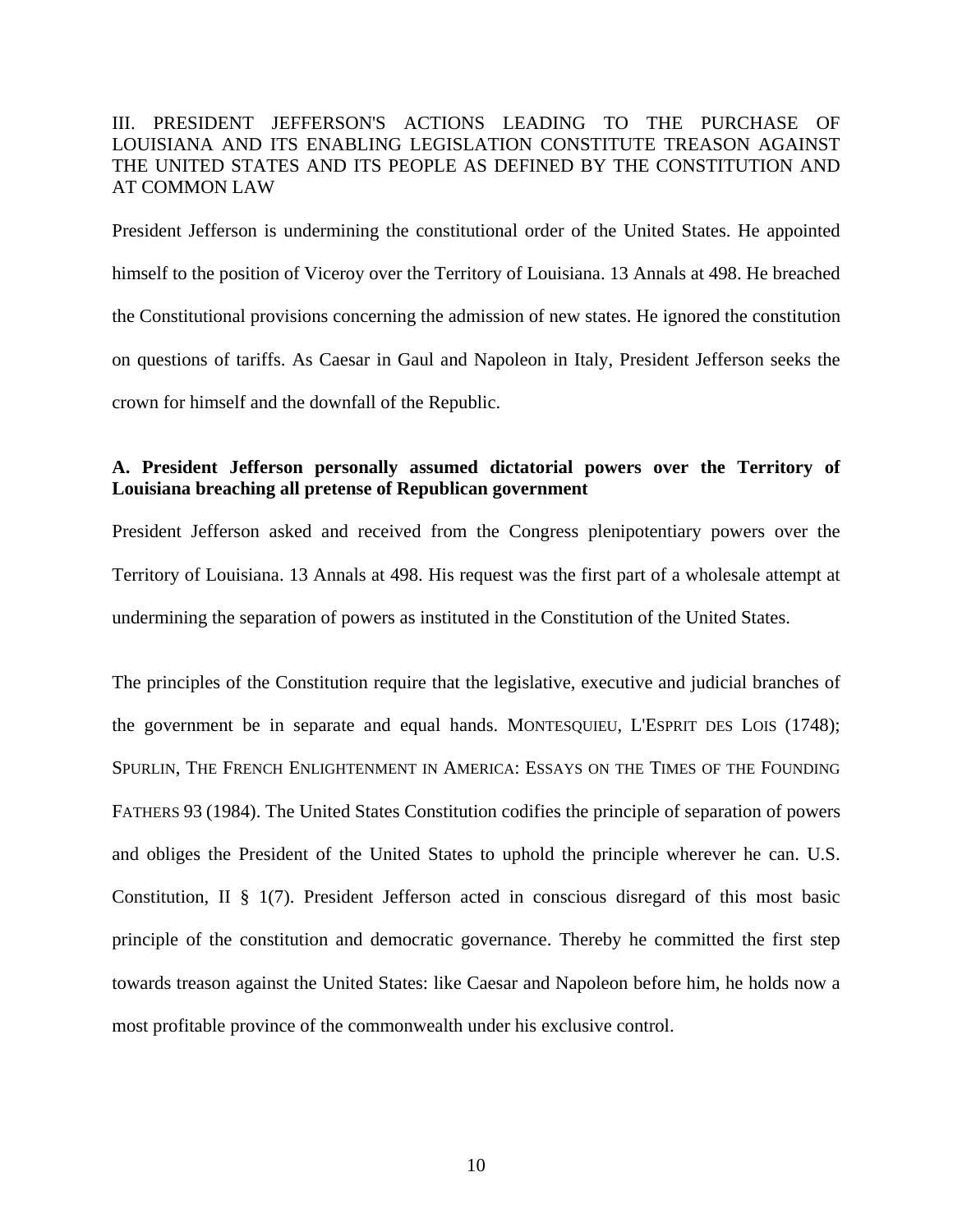**B. President Jefferson committed treason as defined by Article III, Section 3 of the Constitution by assuming dictatorial powers and plotting his own assention to power as emperor in knowing breach of the Constitution and Republican values as openly admitted to more than two witnesses** 

The Constitution of the United States defines treason as levying war against the United States with the testimony of two witnesses to the same overt act or confession in open court. U.S. Constitution, Art. III §3(1). President Jefferson openly subverted the principles enshrined in the United States Constitution. He openly admitted his actions in knowing breach of the Constitution in admitting a new state to the Union to at least two witnesses. *See e.g.* Jefferson to Breckinridge, Aug 12, 1803; Madison to Livingston & Monroe, Jul 29, 1803. He openly admitted to his wish for control of the Louisiana Territory in Congress. He stands today but one step from taking the government into his own hand completely. Congress is obliged to protect the public against the French subversion of democracy. President Jefferson must be removed from office to put a hold to the death of the last democratic nation.

## **C. President Jefferson committed treason as defined at common law by assuming dictatorial powers and plotting his own assention to power as emperor in knowing breach of the Constitution and Republican values.**

Constructive treason against the Constitution of the United States of America defined pursuant to Black's Law Dictionary giving cause to the offense of attempting by overt acts to overthrow the government of the state to which the alleged offender owes allegiance. *Schneider v. Schlaefer*, 975 F.Supp. 1160 (E.D.Wis. 1997). President Jefferson committed treason against the Constitution by his overt action gnawing at the foundations of the Constitution itself. President Jefferson owes allegiance to the United States and its constitution. Yet, in his actions he betrayed a will to lift himself above the law and the institutions of state. Therefore, he is unfit for public office by virtue of committing treason against the United States.